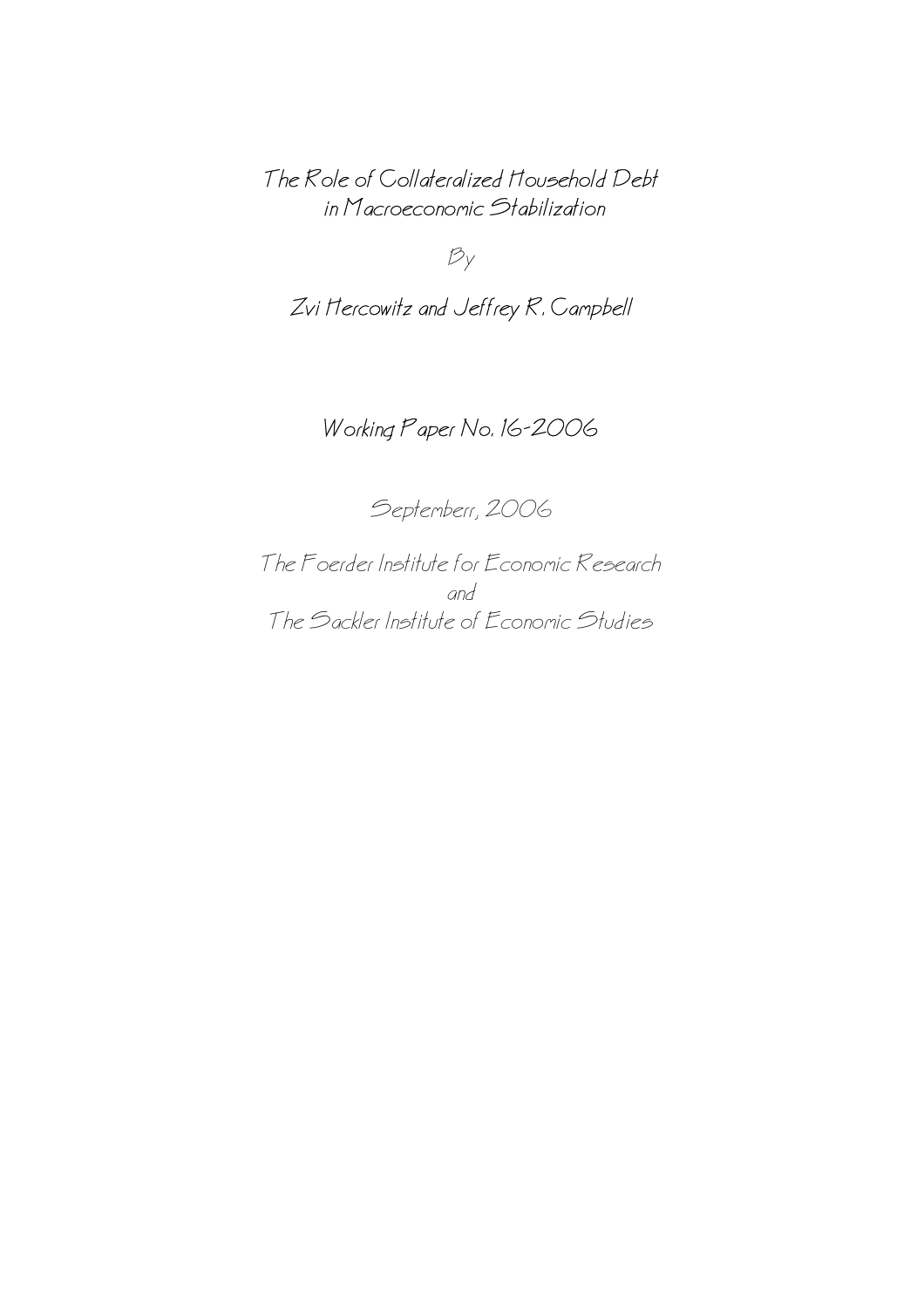# The Role of Collateralized Household Debt in Macroeconomic Stabilization<sup>∗</sup>

Jeffrey R. Campbell<sup>†</sup> Zvi Hercowitz<sup>‡</sup>

February 2006

#### Abstract

Market innovations following the financial reforms of the early 1980s drastically reduced equity requirements associated with collateralized household borrowing. This paper examines the contribution of this development to the macroeconomic stabilization that occurred shortly thereafter. The model combines collateralized household debt with heterogeneity of time preference in a calibrated general equilibrium setup. We use this framework to characterize the business cycle implications of lowering required down payments and rates of amortization for durable goods purchases as in the early 1980s. The model predicts that this reduction of equity requirements can explain a large fraction of the actual volatility decline in hours worked, output, household debt, and household durable goods purchases.

JEL Classification: E32, E65.

Keywords: Consumer Credit, Housing, Deregulation, Labor Supply, Business Cycle Stabilization.

<sup>∗</sup>Gadi Barlevy, Mariacristina De Nardi, Jonas Fisher, Nir Jaimovich, and Richard Suen graciously provided insightful comments. We are grateful to the National Science Foundation for research support through Grant 0137048 to the NBER.

<sup>†</sup>Federal Reserve Bank of Chicago and NBER. e-mail: jcampbell@frbchi.org

<sup>‡</sup>Tel Aviv University. e-mail: zvih@post.tau.ac.il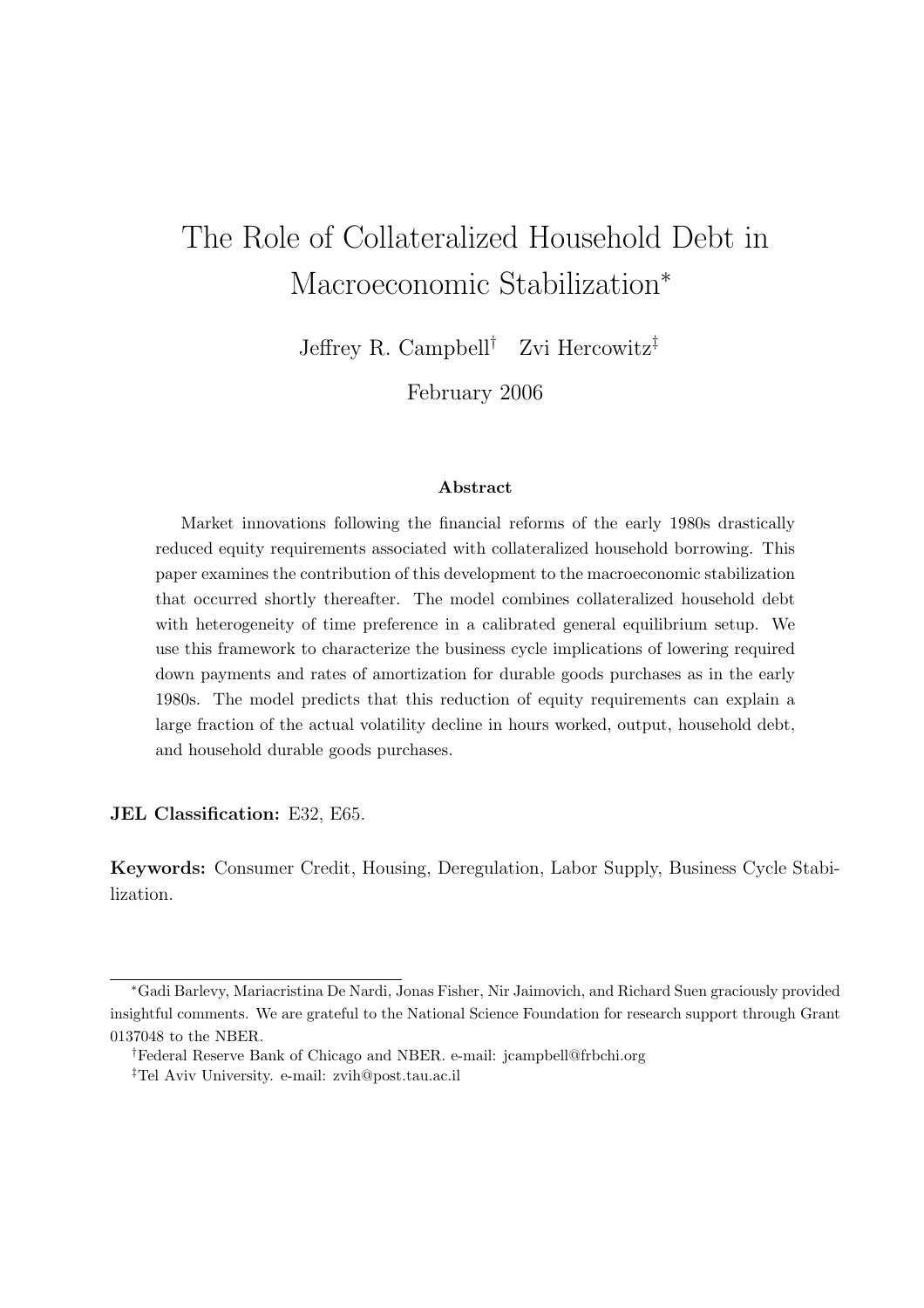### 1 Introduction

This paper examines the implications of the household credit market reforms in the early 1980s for macroeconomic volatility. Homes and other durable goods collateralize most household debt in the United States, and typical debt contracts require the borrower to take an equity stake in the good that serves as collateral. A down payment imposes an initial equity share on the durable good purchased, and the debt's amortization dictates the pace at which the equity share increases. The market innovations that followed the Monetary Control Act of 1980 and the Garn-St. Germain Act of 1982 greatly reduced these equity requirements, and the well known decline in macroeconomic volatility occurred a short time after the reforms.

Because the stabilization was particularly dramatic for residential investment, Stock and Watson (2002, 2003) suggest that these reforms substantially contributed to it. An examination of the behavior of household debt, reported below, supports such a link. Debt starts to accelerate at about the same time that macroeconomic volatility drops, and its standard deviation goes down more than most key aggregates'. This evidence motivates us to measure the effects of households' equity requirements on macroeconomic volatility. For this purpose, we use a tractable quantitative general equilibrium model of business cycles with household debt.

In the model, debt contracts require the borrower to hold an equity stake in the good that serves as collateral, as do most debt contracts in the United States. Equity requirements could be generated by borrowers' inability to commit to repayment combined with costly repossession, as in Kiyotaki and Moore (1997). However, the history of mortgage markets strongly suggests that the large changes in equity requirements follow regulatory changes. Accordingly, our analysis treats equity requirements as exogenous policy choices.

Household debt in the model reflects trade between two households with different rates of time preference, which we label the *saver* and the *borrower*. The saver represents the few very wealthy households who own most assets in the United States, while the borrower represents the other households who owe most debt. Both have infinite lives and the only source of uncertainty is an aggregate productivity shock, so the model incorporates the most salient features of the U.S. household debt market without the complications of intergenerational trade or idiosyncratic risk.

In equilibrium, the borrower owns nothing but the required equity stake in the durable goods that collateralize household debt. When expanding purchases of home capital goods, the borrower must increase labor supply to finance down payments. The higher labor supply persists because of debt repayment. Fortin's (1995) and Del Boca and Lusardi's (2003)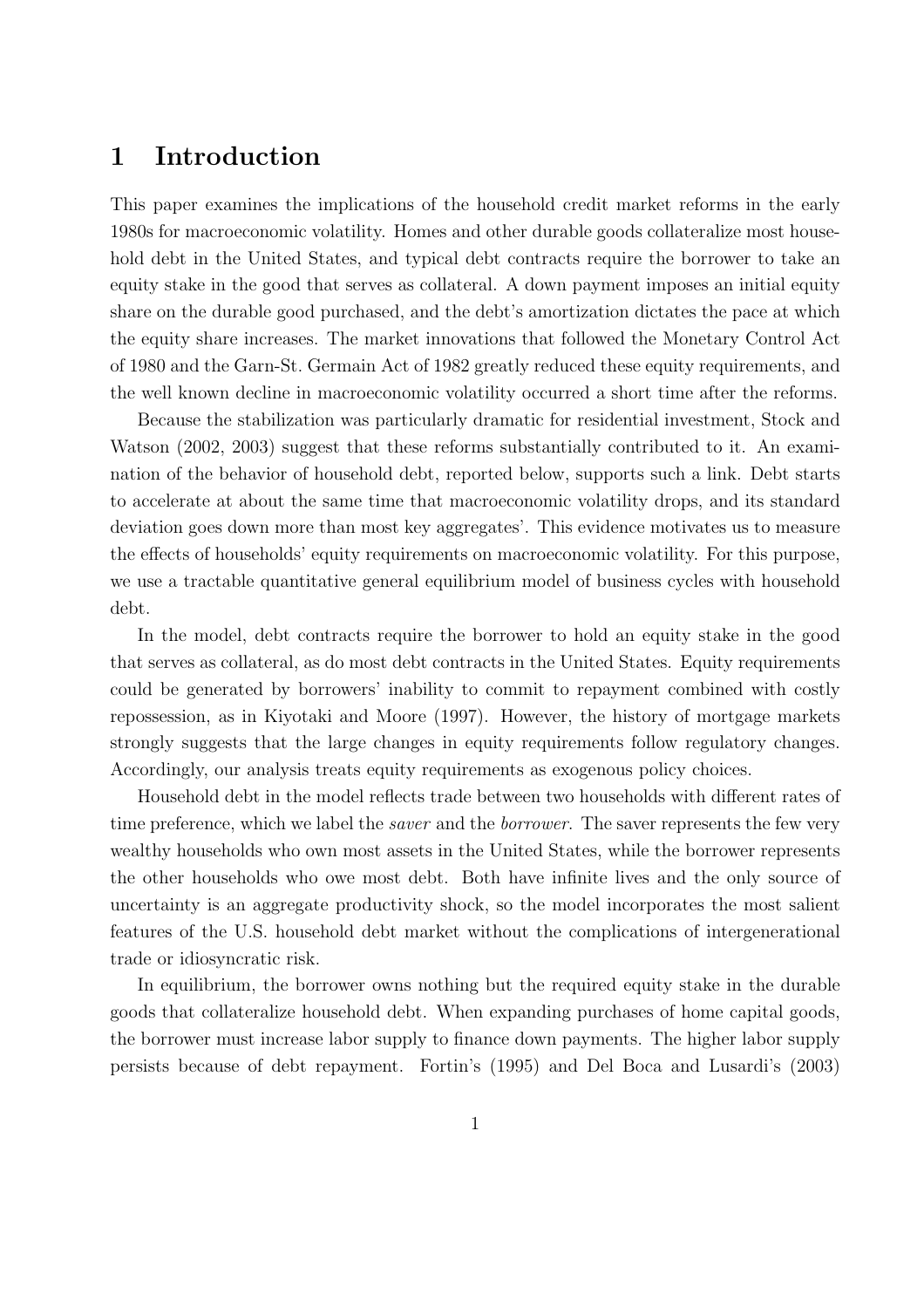findings that the labor supply of married women increases with their households' mortgage debts supports such a connection between labor supply and household debt. Reducing the equity requirement—by lowering the down-payment rate or extending the term of the loans weakens the link between durable purchases, debt, and hours worked; and thereby results in lower aggregate variability.

Households' equity requirements generate a transmission mechanism that can be contrasted with the financial accelerator effect for investors in Bernanke and Gertler (1989) or Kiyotaki and Moore (1997). In those models, an exogenous increase in net worth of borrowing-constrained investors is transmitted to higher investment. Iacoviello (2004) extended that framework to include a similar borrowing constraint for households. In his model, a real estate appreciation raises output demand through its effect on households' net worth. The mechanism in this paper works quite differently. Here, it is not the *availabil*ity of internal funds or collateral value that motivates further economic activity, but it is their shortage: A shock that increases borrowers' demand for durable goods creates a need for funds to comply with the equity requirements. This in turn induces further economic activity by expanding labor supply. This channel relies on the connection between debt and durable goods purchases, so it does not arise in economies with a fixed minimum for household net worth, such as Krusell and Smith's (1998).

Our analysis of the role of equity requirements in business fluctuations starts with standard preferences and production possibilities. With this specification, output volatility depends primarily on the variance of productivity shocks—as in the basic Real Business Cycle model—because inputs vary relatively little. Hence, lowering equity requirements reduces output's volatility modestly in spite of a substantial stabilization of hours worked. Following King and Rebelo (2000), we then introduce preferences and production possibilities that reduce the size of the exogenous shocks consistent with a given volatility of output. This version of the model predicts that lowering equity requirements substantially reduces macroeconomic volatility.

The remainder of this paper proceeds as follows. The next section reviews the history of household debt markets and the cyclical behavior of household debt. Section 3 presents the model, and in Section 4 the model's steady state is used to analyze long-run responses to a financial market reform. Section 5 builds intuition by analyzing the labor supply decision in partial equilibrium. The quantitative results from calibrated versions of the model are reported in Section 6, and Section 7 concludes.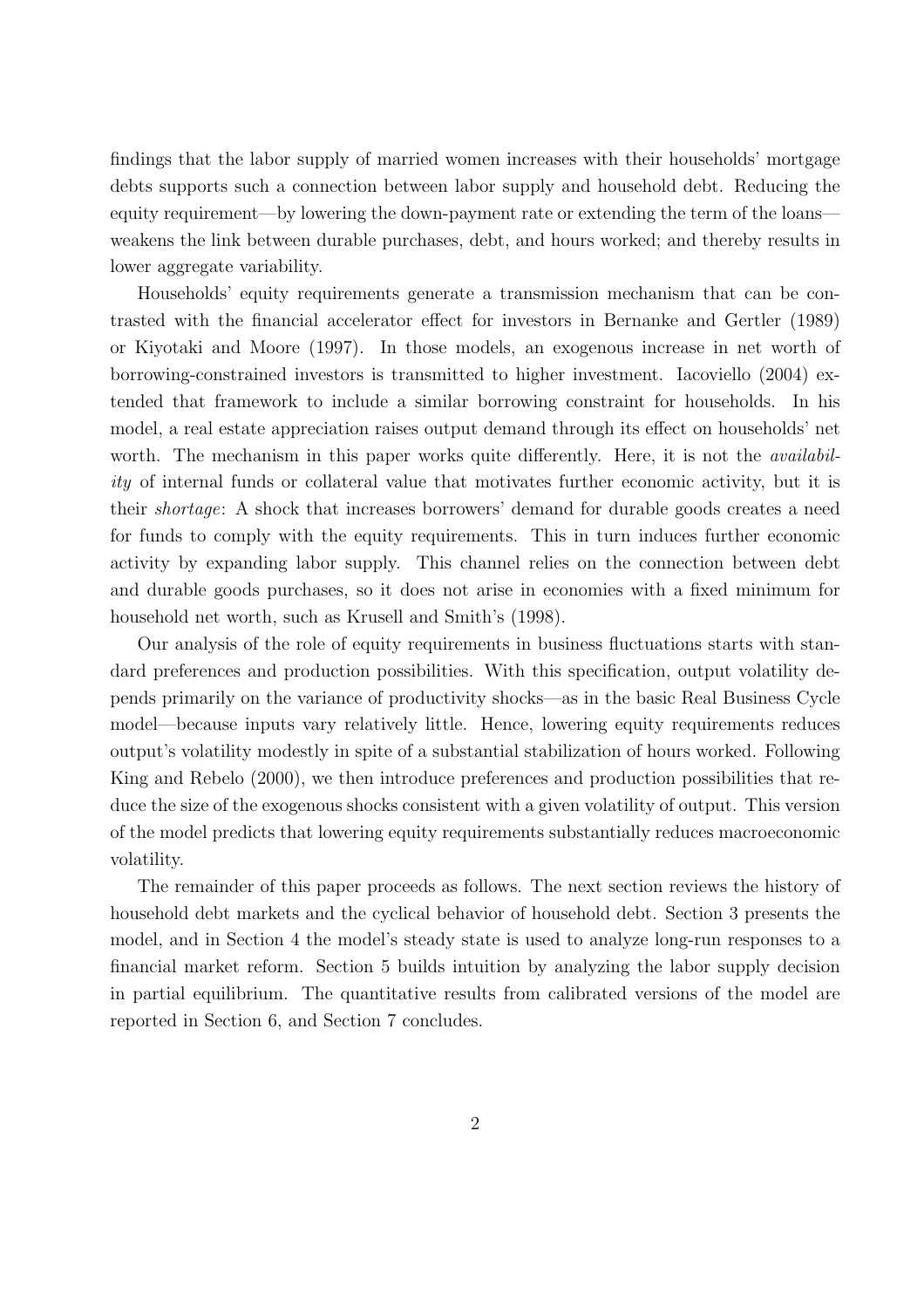### 2 Household Debt in the United States

This section provides context for our analysis by reviewing evidence on household debt in the U.S. economy. It begins with a brief history of credit market institutions and policies and concludes with an analysis of the household debt's cyclical behavior since the Korean War.

Before proceeding, we document two basic aspects of household debt which remain unchanged since the early 1960s. First, the vast majority of household debt is collateralized. According to the Survey of Financial Characteristics of Consumers, homes and vehicles collateralized 85 percent of total U.S. household debt in 1962. The analogous percentage from the 2001 Survey of Consumer Finances is 90 percent. Appendix A details the sources of these observations. Accordingly, the remainder of this paper abstracts from unsecured debt.

Second, according to these two surveys, the middle class owes most collateralized household debt, and rich households hold most of the financial assets. In 1962, households between the tenth and ninetieth percentiles of the wealth distribution owed 79.5 percent of household debt. In 2001, the corresponding figure is 72.7 percent. The funds for the financial sector that directly holds this debt come from wealthy households. Those with wealth above the ninetieth percentile held 54.2 percent of financial assets in 1962 and 72.8 percent in 2001. Thus, most household debt reflects intertemporal exchange between middle class and wealthy households rather than financial trade among the wealthy or lending to the poor. The concentration of assets in a small fraction of households and the distribution of debt across a large fraction of households will be key features of the model presented below.

#### 2.1 A Brief History of Household Credit Markets

Prior to the Great Depression, typical mortgage payments were only interest, and homeowners refinanced their loans' principles every few years. Semer et. al. (1986) report that first mortgages had low loan-to-value ratios, but second and third mortgages with higher interest rates were common. For other household durable goods, a multitude of finance companies provided installment credit through retailers (Olney (1991)).

The Great Depression and its aftermath affected these two segments of the household lending market quite differently. Federal involvement in the mortgage market became massive, while other household credit was regulated much less. Deflation during the depression period eroded housing values without affecting nominal balances due at maturity, so many borrowers were unable to find lenders to refinance their loans. The resulting defaults motivated the Hoover and Roosevelt administrations to exercise greater federal control over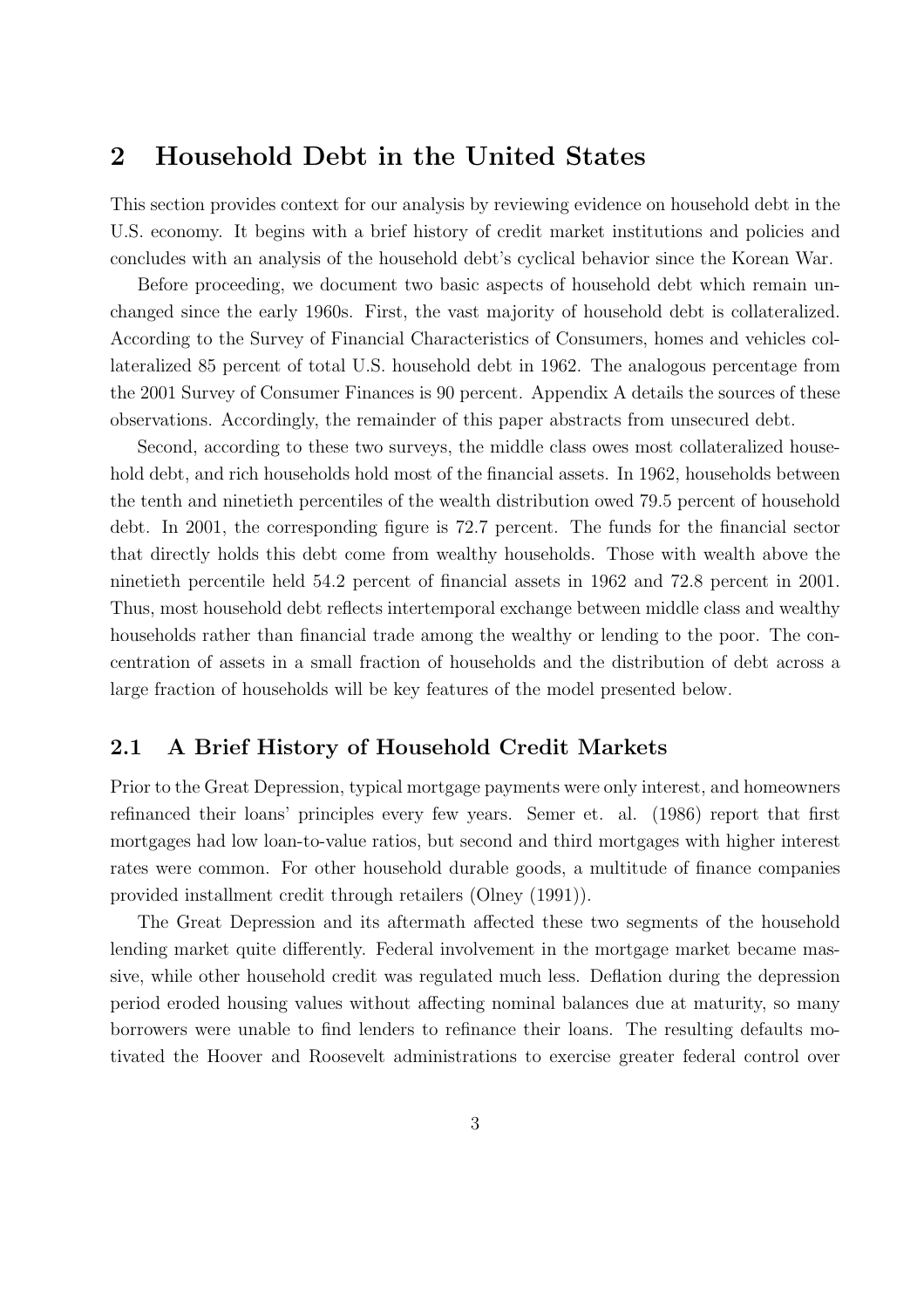mortgage lending.

The Federal Home Loan Bank Act of 1932 and the Home Owners' Loan Act of 1933 established a new environment for mortgage lending based on three regulatory principles. First, regulation constrained savings and loans to raise most of their funds with short-term deposits. Congress intended this to insulate the mortgage market from fluctuations in other financial markets. Second, the federal government became savings and loans' lender of last resort. Finally, long-term amortized mortgages replaced the previous interest-only, periodically refinanced mortgages. This reduced the possibility of systemic default risk at the cost of raising borrowers' required equity in their homes.

The maturity imbalance between Savings and Loans' long-term assets and short-term liabilities posed no challenge in a stable monetary environment, but the volatile financial markets of the late 1960s and 1970s pushed many savings and loans into insolvency. By 1980, the Volker monetary policy made the Savings and Loans' regulatory environment unsustainable. The federal government abandoned the New Deal regulatory system with the Monetary Control Act of 1980 and the Garn-St.Germain Act of 1982. Florida (1986), and the articles contained therein describe how this legislation eliminated restrictions on mortgage lending and reintegrated it with other financial markets.

Figure 1 illustrates the implications of credit market regulation since 1954. It plots the ratio of mortgage debt to the value of owner-occupied housing, and the ratio of total household debt to total tangible assets—owner-occupied housing and durable goods.<sup>1</sup> The rapid increase in the early part of the sample reflects the relaxation of residential credit controls near the end of the Korean War. This trend partially reverses in 1966 with the extension of interest rate ceilings on demand deposits (Regulation Q) to Savings and Loans. The ratio declined through the financial volatility of the late 1960s and 1970s. At the end of 1982 the debtasset ratios start a new dramatic increase. This surge reflects the emergence of the subprime mortgage lending market and households' greater use of home equity loans and mortgage refinancing to cash-out previously accumulated equity. Greater access to refinancing and home equity loans allowed homeowners to delay repayment of mortgage principle, and access to additional subprime mortgages reduced effective down payment requirements. After 1995, the ratios of household debt to tangible assets stabilize at new and higher levels.

Although only the mortgage market underwent dramatic regulatory changes, the automobile loan market also changed substantially. For the 1920s, Olney (1991) reports typical terms

<sup>&</sup>lt;sup>1</sup>The source of these observations is the Federal Reserve Flow of Funds Accounts, Table B.100, Balance Sheet of Households and Nonprofit Organizations.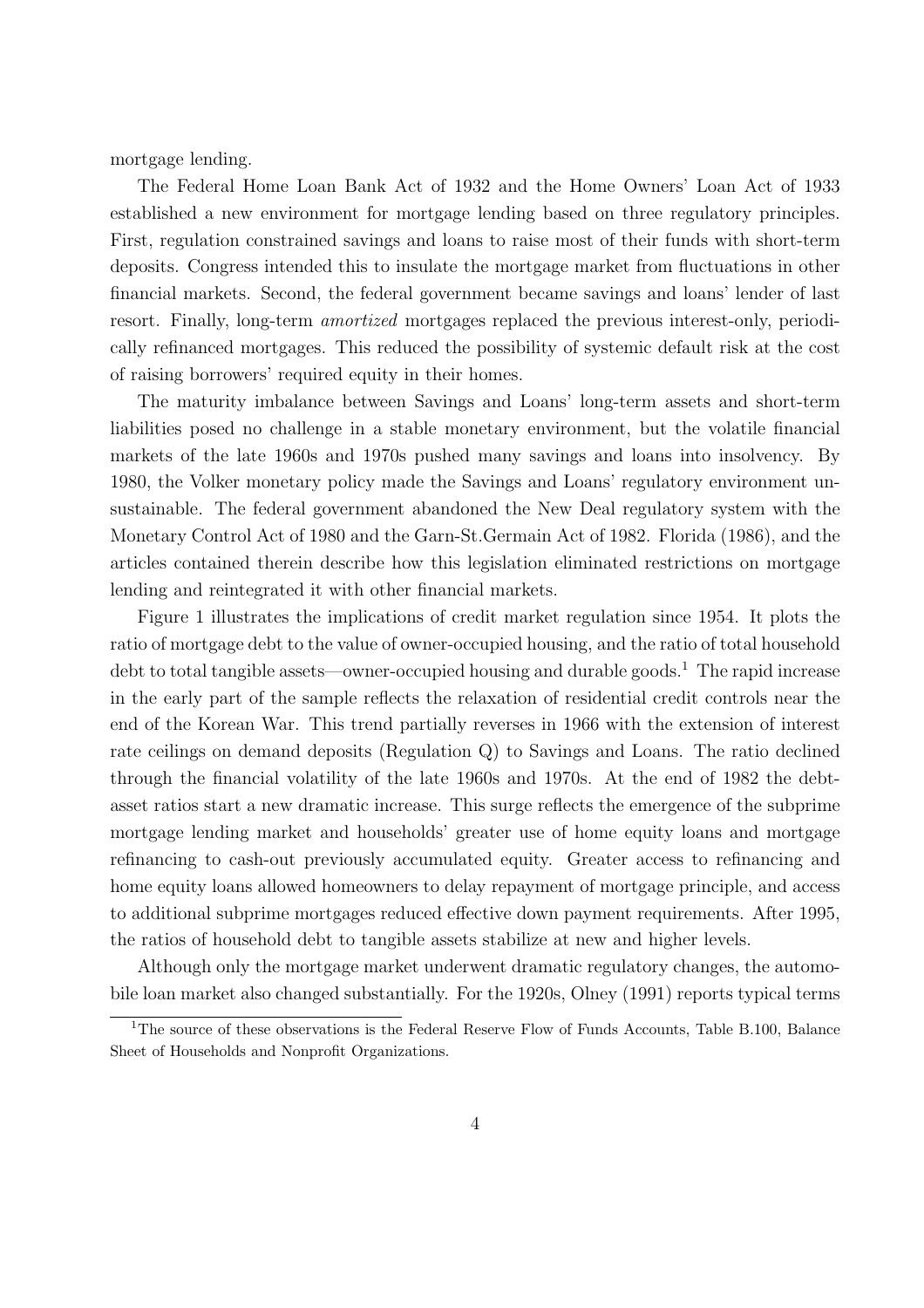of car loans of 1/3 down and a repayment period of 12-18 months. During the 1972-1982 period, the average figures are 13 percent down and repayment period of 40 months, while in the 1995-2003 period, the corresponding averages are 8 percent down and repayment period of 54 months.<sup>2</sup> Hence, equity requirements in this market eased considerably over time.

#### 2.2 The Cyclical Behavior of Household Debt

The financial developments at the end of 1982 preceded a fast increase in household debt and a dramatic change in its cyclical behavior. Figure 2 shows the fluctuations of total household debt and its comovement with hours worked. Household debt is expressed in real terms by dividing nominal values by the GDP price index, and hours worked is an index of total private weekly hours. Both variables are logged and HP-filtered. The figure shows two phenomena. First, debt's volatility declines dramatically in the early 1980s. Second, debt and hours worked comove strongly until this time. Afterwards, their movements become much less synchronized.

Tables 1 and 2 summarize these data using three sub-periods of the 1954:I–2005:III sample: (1) From the beginning of the sample through 1982:IV—the quarter of the Garn-St. Germain Act's passage—(2) from 1983:I onwards, and (3) from 1995:I onwards.

Table 1 reports the standard deviations of total household debt and mortgage debt along with those of other key macroeconomic variables in these three periods. The standard deviation of total debt declines from 2.8 percent in the period through 1982:IV, to 0.6 percent from 1995:I onwards. The corresponding figures for mortgage debt are 2.3 percent and 0.8 percent. Table 1 also illustrates the decline in general macroeconomic volatility. The standard deviations of hours worked, durable consumption expenditures, nondurable consumption expenditures, and GDP all fall substantially after 1982; and they are even lower from 1995 onwards. As stressed by Stock and Watson (2002, 2003), the decline in investment volatility reflects primarily residential investment: Its standard deviation falls from 12 percent to 2.6 percent, while the standard deviation of nonresidential investment remains essentially unchanged. The final column reports the ratios of the standard deviations in the last period to those in the first. By this measure, household debt, residential investment, and durable goods purchases stabilize the most.

Table 2 quantifies the comovement of hours worked and debt. Prior to 1983, the correlation coefficients of total and mortgage debt with hours worked are 0.86 and 0.82, respectively. These correlations are substantially lower after 1982.

<sup>&</sup>lt;sup>2</sup>The source of these observations is Federal Reserve Statistical Release G-19, Consumer Credit.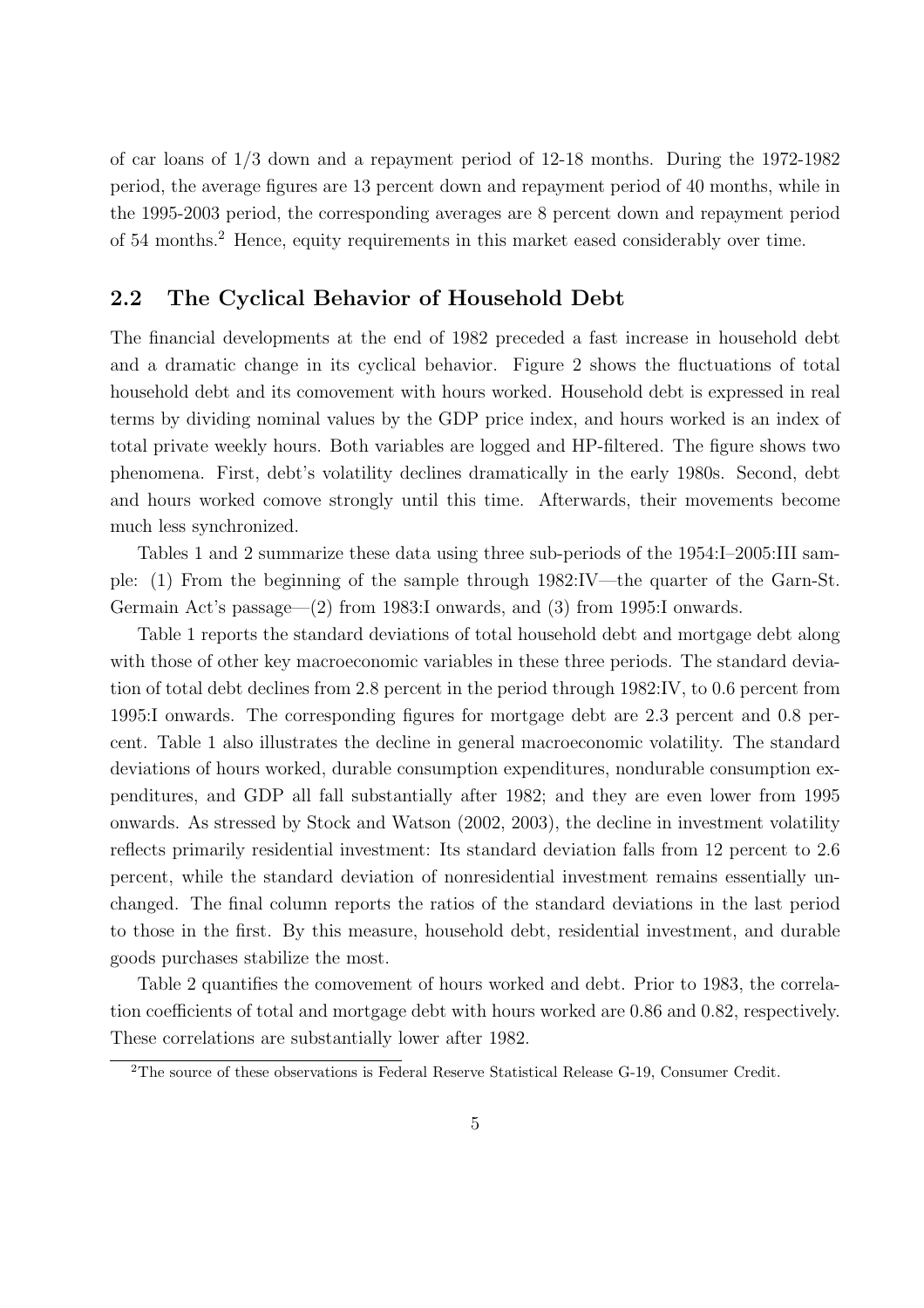The levels of per-capita household debt and hours worked also changed. Figure 3 plots their logarithms. Both variables were constructed using the civilian noninstitutional population 16 years and older. Debt starts to accelerate in 1983:I—consistently with the increase in the ratio of household debt to tangible assets from Figure 1—and also hours worked per capita begins then a persistent increase.

The evidence presented in this section indicates that the aggregate volatility decline since the early 1980s was accompanied by a pronounced decline in the volatility of household debt. Furthermore, household debt along with two closely-related variables, residential investment and durable purchases, stabilize the most among the key variables considered. This paper focuses on the possibility that the relaxation of equity requirements on households contributed to the macroeconomic stabilization. For this analysis, we construct a quantitative general equilibrium model with household debt.

### 3 The Borrower-Saver Model

In this model, household debt reflects intertemporal trade between an impatient borrower and a patient saver. The saver owns all the productive capital and holds the borrowers' debt. This reflects the fact that in the U.S. economy, few very wealthy households hold most assets, and others owe most of the debt. Durable goods collateralize debt. We model the credit market reform as an exogenous reduction of borrowers' required equity in these durable goods.

Without an equity requirement, the borrower's debt to the saver would increase over time to the maximum level the borrower can service using total labor income. Imposing an equity requirement limits the debt, so the economy possesses a unique steady state with positive consumption by both households. This requirement always limits the borrower's debt if the economy remains close to its steady state; so standard log-linearization techniques can characterize its equilibrium for small disturbances. This is the solution approach we follow below.

Next, we present the economy's primitives, discuss the households' optimization problems, and define a competitive equilibrium.

#### 3.1 Preferences

The preferences of savers and borrowers differ in two respects: One is that savers are more patient, and the other is that savers do not work. The first assumption generates a concen-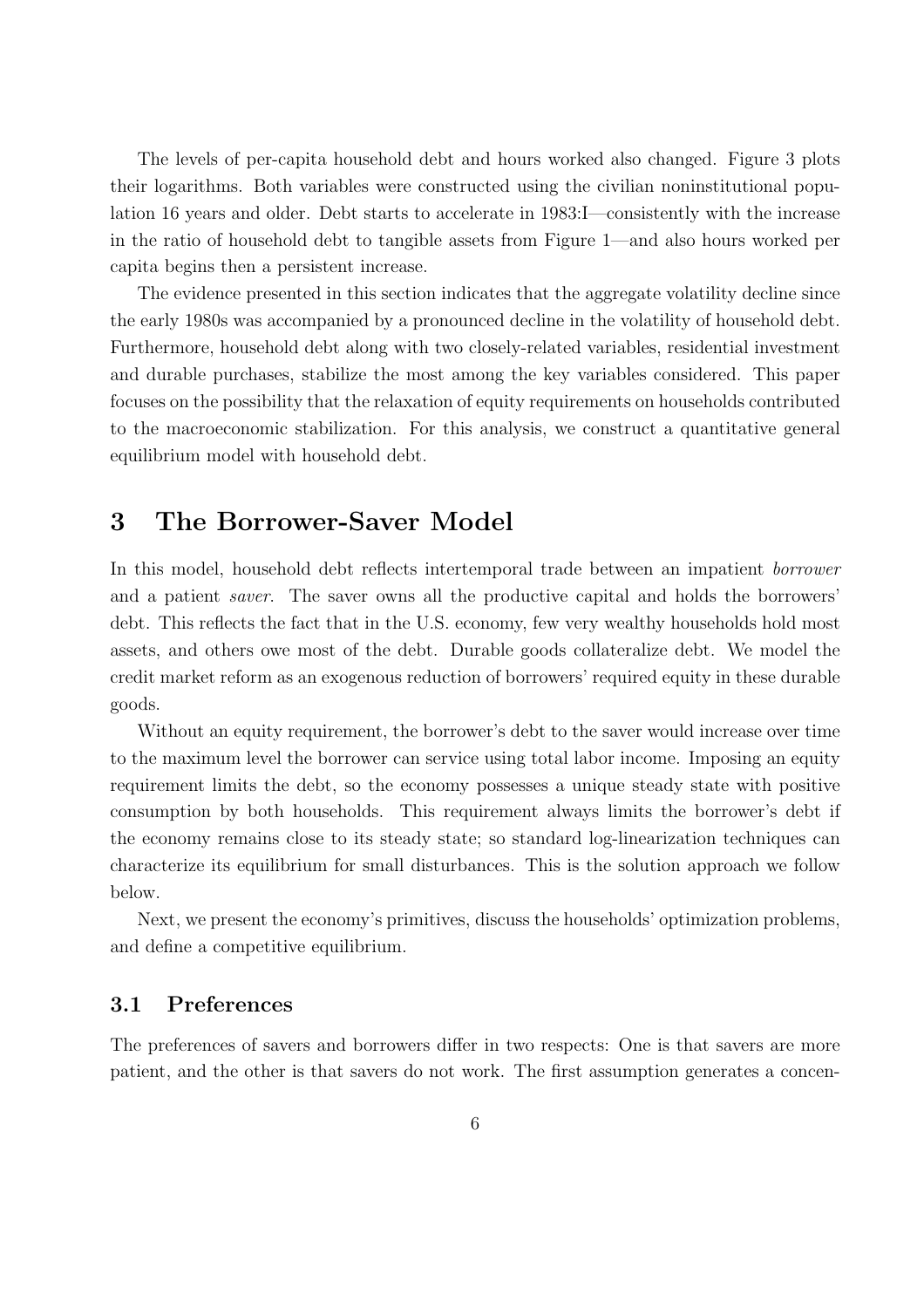tration of assets in a relatively small number of households. This follows Krusell and Smith's (1998) use of heterogeneity in thrift to generate an empirically realistic wealth distribution. Simplicity justifies the assumption that savers do not work. Because there are few savers and because they should each enjoy some of their wealth in the form of leisure, we expect them to contribute little to aggregate labor supply. When we endow savers with the borrowers' intratemporal preferences and calculate the steady state of the model calibrated as described below, savers choose to not work at all unless they represent an inordinately large fraction of the households. Accordingly, we simplify the model by abstracting from their labor supply. In this case, no model statistics except consumption per saver and consumption per borrower depend on the division of households into savers and borrowers.

Borrowers' and savers' specific utility functions are:

$$
E\left[\sum_{t=0}^{\infty} \hat{\beta} \left(\theta \ln \hat{S}_t + (1-\theta) \ln \hat{C}_t + \omega \frac{\left(1-\hat{N}_t\right)^{1-\gamma}}{1-\gamma}\right)\right], \quad 0 < \theta < 1, \ \omega > 0, \ \gamma > 0, \ (1)
$$
  

$$
E\left[\sum_{t=0}^{\infty} \tilde{\beta} \left(\theta \ln \tilde{S}_t + (1-\theta) \ln \tilde{C}_t\right)\right], \tag{2}
$$

where  $\hat{\beta} < \tilde{\beta}$ . In (1),  $\hat{S}_t$ ,  $\hat{C}_t$ , and  $\hat{N}_t$  are the borrower's stock of durable goods—assumed to be proportional to its service flow—consumption of nondurable goods, and labor supply. The specification of the last term nests both a logarithmic form ( $\gamma = 1$ ) and Hansen's (1985) linear form ( $\gamma = 0$ ). In (2),  $\tilde{S}_t$ , and  $\tilde{C}_t$  are the saver's consumption of the two goods.

#### 3.2 Technology

The aggregate production function is  $Y_t = K^{\alpha} (A_t N_t)^{1-\alpha}$ . Here,  $Y_t$  is output, K is a constant capital stock,  $N_t$  is labor input,  $A_t$  is an exogenous productivity index, and  $0 \leq \alpha < 1$ . The assumption that  $K$  is constant simplifies the analysis in an aspect that is marginal in the present context—which focuses on household capital goods. Furthermore, capital stock movements are slow and thus not important for output volatility. We discuss the implications of relaxing this assumption below in Section 6.5. The productivity shock follows the AR(1) stochastic process  $\ln A_t = \eta \ln A_{t-1} + \varepsilon_t$ , where  $\varepsilon_t$  is an i.i.d. disturbance with zero mean and constant variance and  $0 \leq \eta < 1$ . We abstract from growth in this paper.

Output can be costlessly transformed into nondurable consumption and durable goods purchases. That is,  $Y_t = C_t + X_t$ . Here,  $C_t$  represents aggregate nondurable consumption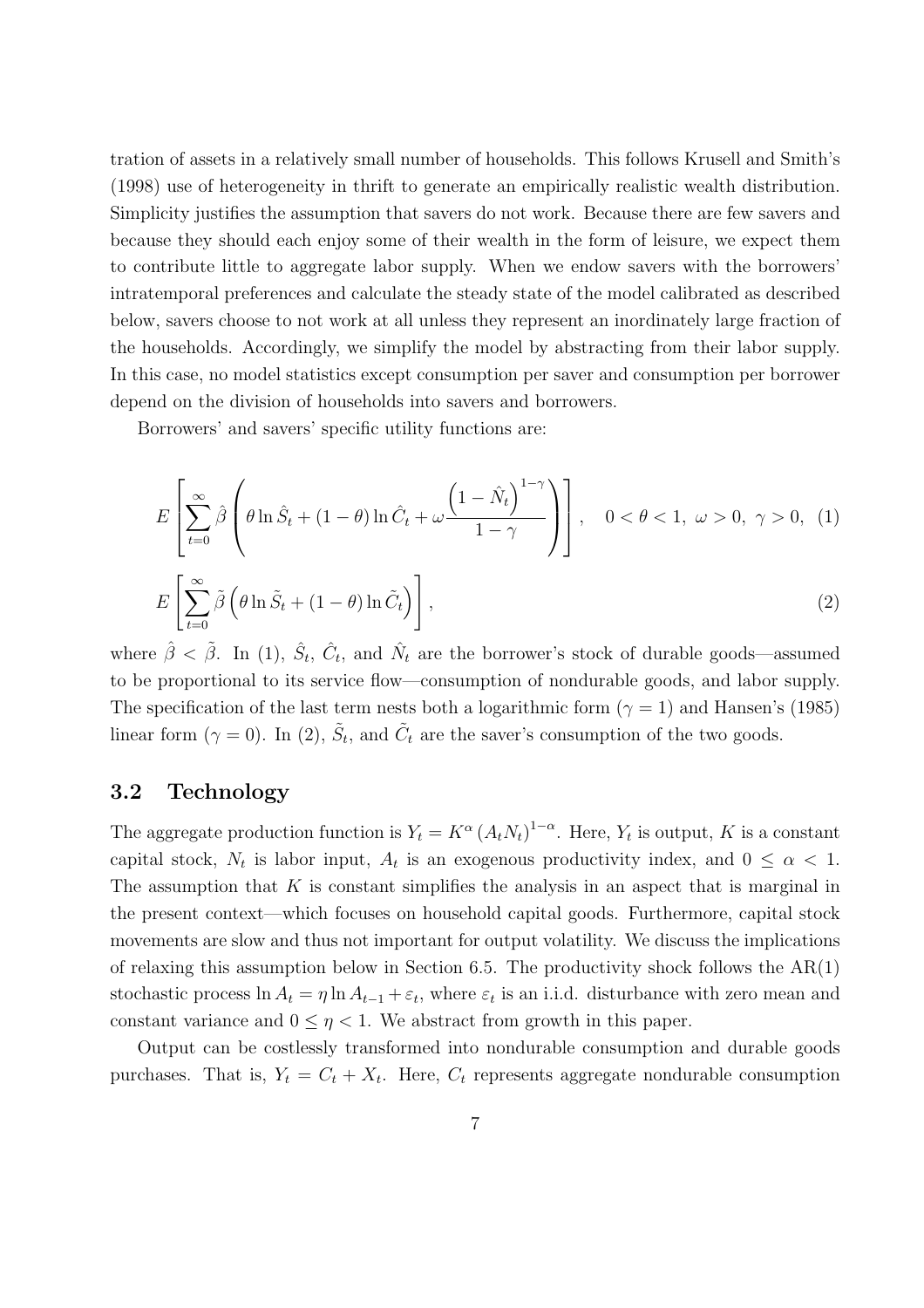and  $X_t = S_{t+1} - (1 - \delta) S_t$  is aggregate investment in the durable good, which depreciates at the rate  $\delta$ .

#### 3.3 Trade

All trade takes place in competitive markets. The two households sell capital services and labor to a representative firm and make loans to each other. We denote the rental rate of capital and the wage rate, in units of consumption, with  $H_t$  and  $W_t$ . Assuming that unbacked state-contingent claims are unenforceable, the only security traded is collateralized debt with a period-by-period adjustable interest rate. The amounts  $\hat{B}_{t+1}$  and  $\tilde{B}_{t+1}$  are the outstanding debts of the two households at the end of period  $t$ , and the corresponding gross interest rate is denoted  $R_t$ .

Exogenous equity requirements on the goods that serve as collateral constrain intertemporal trade between borrowers and savers. The equity requirements mimic a typical feature of loan contracts in the United States: An equity share that potentially increases as the good ages. This requirement is closely related to a down payment and a rate of debt amortization. The down payment reflects the initial equity share, and the rate of debt amortization determines its subsequent path. The parameters capturing these features are  $0 \leq \pi < 1$ , the initial equity share, and  $\phi$ , which governs the speed of subsequent equity accumulation. When a loan is collateralized by a durable good j periods old, the required equity share at the time of the next debt payment is

$$
e_j = 1 - \left(\frac{1-\phi}{1-\delta}\right)^j (1-\pi). \tag{3}
$$

For newly purchased goods  $(j = 0)$ , the equity share is just  $\pi$ . As the good ages (j increases), the equity share increases towards one when  $\phi > \delta$ , and stays constant when  $\phi = \delta$ . The history of U.S. debt markets reviewed above indicates that the change in households' equity shares in the early 1980s reflected a decision to deregulate. Here, we model this deregulation by lowering  $\pi$  and  $\phi$ .

For a household with positive debt, the total amount of equity at the beginning of period  $t + 1$  is  $(1 - \delta)S_{t+1} - R_t B_{t+1}$ , where the durable stock is adjusted for depreciation and the debt for accumulated interest. This household's required equity in its durable goods stock sums the equity requirements on the (depreciated) goods of all ages from (3):

$$
(1 - \delta)S_{t+1} - R_t B_{t+1} \ge (1 - \delta) \sum_{j=0}^{\infty} (1 - \delta)^j X_{t-j} e_j.
$$
\n(4)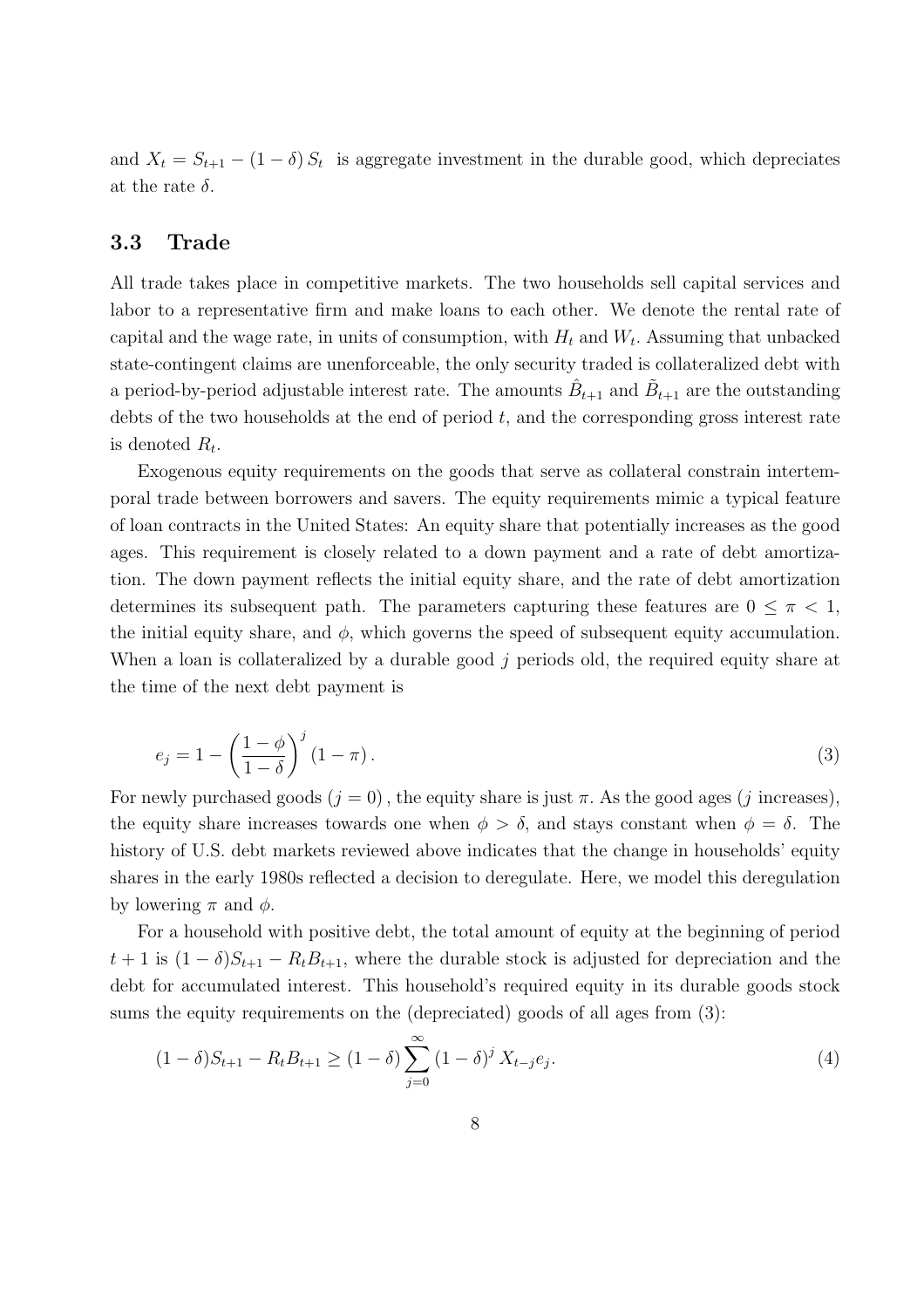If the constraint in (4) always binds for a household, then it has the following recursive representation for the debt:

$$
B_{t+1} = \frac{(1 - \delta)(1 - \pi)}{R_t} X_t + \frac{(1 - \phi)R_{t-1}}{R_t} B_t.
$$
\n<sup>(5)</sup>

In (5), the expression  $(1 - \delta) (1 - \pi) / R_t$  is the loan-to-value ratio for new purchases, and  $(1 - \phi) R_{t-1}/R_t$  is one minus the rate of amortization of the outstanding debt. In this formulation, the equity constraint is expressed as a flexible borrowing constraint, depending on current durable purchases and the outstanding debt.

In this environment, the two households choose asset holdings, consumption of the two goods, and (for the borrower) labor supply to maximize utility subject to the budget and the borrowing constraints. Firms choose their outputs and inputs to maximize their profits.

#### 3.4 Utility Maximization

The condition that the market in collateralized debt must clear implies that the equity constraint binds for one type of household at most. We conjecture that near the steady state it binds for the borrower. After characterizing the steady state, verifying this is straightforward. We now turn to the analysis of the households' utility maximization problems, given this conjecture.

#### 3.4.1 Utility Maximization by the Borrower

We consider first the borrower's problem, given the assumption that the equity constraint in (4) always binds. In this case, its debt is constrained to evolve as

$$
\hat{B}_{t+1} = \frac{(1 - \delta)(1 - \pi)}{R_t} \hat{X}_t + \frac{(1 - \phi) R_{t-1}}{R_t} \hat{B}_t.
$$
\n(6)

The binding equity constraint also implies that the borrower never purchases productive capital, so the corresponding budget constraint is

$$
\hat{C}_t + \hat{X}_t = W_t \hat{N}_t + \hat{B}_{t+1} - R_{t-1} \hat{B}_t.
$$
\n(7)

Given  $R_{-1}\hat{B}_0$  and  $\hat{S}_0$ , the borrower chooses state-contingent sequences of  $\hat{C}_t$ ,  $\hat{X}_t$ ,  $\hat{N}_t$ , and  $\hat{B}_{t+1}$  to maximize the utility function in (1), subject to the sequences of constraints in (6) and (7).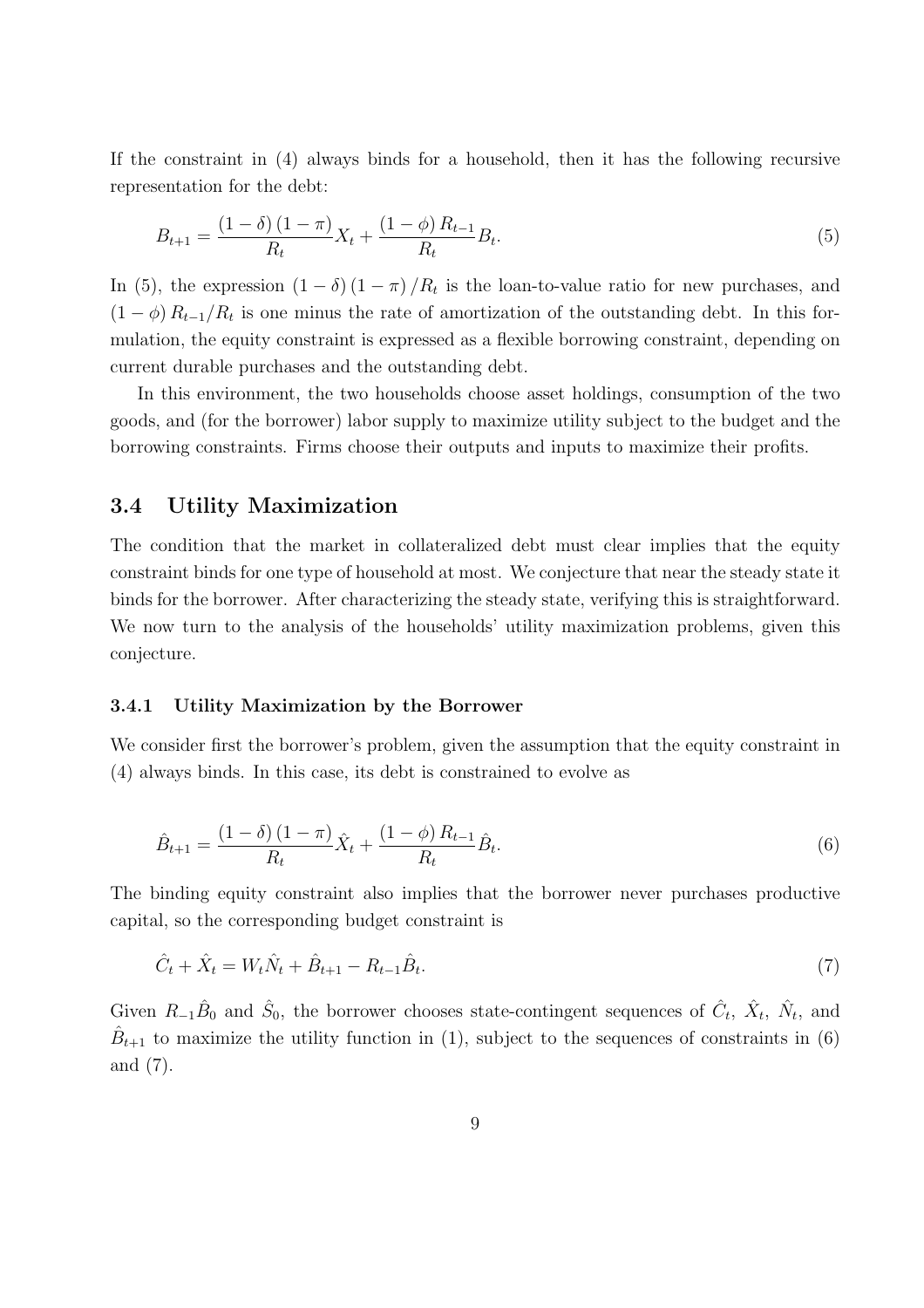Denote the current-value Lagrange multiplier on  $(7)$  with  $\Psi_t$ . If we express the Lagrange multiplier on (6) as  $\Xi_t \Psi_t$ , then  $\Xi_t$  measures the value in units of either consumption good of marginally relaxing the equity constraint.

In addition to the two constraints and the transversality conditions,  $\lim_{t\to\infty}\hat{\beta}^tE[\Psi_t]=$  $\lim_{t\to\infty}\hat{\beta}^t E[\Psi_t \Xi_t] = 0$ , the optimality conditions for this maximization problem are

$$
\Psi_t = \frac{1 - \theta}{\hat{C}_t},\tag{8}
$$

$$
1 - \Xi_t \frac{(1 - \pi)(1 - \delta)}{R_t} = \hat{\beta} E \left[ \frac{\theta}{1 - \theta} \frac{\hat{C}_t}{\hat{S}_{t+1}} + (1 - \delta) \frac{\Psi_{t+1}}{\Psi_t} \left( 1 - \Xi_{t+1} \frac{(1 - \pi)(1 - \delta)}{R_{t+1}} \right) \right],
$$
\n(9)

$$
W_t = \omega \left( 1 - \hat{N}_t \right)^{-\gamma} \frac{\hat{C}_t}{1 - \theta},\tag{10}
$$

$$
\Xi_t = 1 - \hat{\beta}E\left[\frac{\Psi_{t+1}}{\Psi_t}R_t\right] + (1 - \phi)\hat{\beta}E\left[\frac{\Psi_{t+1}}{\Psi_t}\Xi_{t+1}\frac{R_t}{R_{t+1}}\right].
$$
 (11)

Equation (8) looks familiar, but the equity constraint changes its interpretation. For an unconstrained household, such as the saver, it defines the value of relaxing the intertemporal budget constraint. The borrower cannot freely substitute intertemporally, so  $\Psi_t$  represents only the marginal value of additional current resources.

A standard condition for optimal investment in durable goods equates the purchase price of a durable good to its immediate payoff (the marginal rate of substitution between durable and nondurable goods) plus its discounted expected resale value. Equation (9) has the same interpretation if we define  $1 - \Xi_t (1 - \pi) (1 - \delta) / R_t$  to be the effective purchase price of the durable good for the borrower. This is the actual price less the benefit from relaxing the borrowing constraint by purchasing an additional unit—which allows borrowing at the maximum loan-to-value ratio.

Equation (10) is the consumption-leisure condition. It has the usual form because it involves only intratemporal substitution, which is not affected by the financial market imperfections.

Setting  $\Xi_t$  and  $\Xi_{t+1}$  to zero reduces (11) to the standard Euler equation. When the equity constraint always binds,  $\Xi_t$  in (11) can be interpreted as the price of an asset which allows the holder to expand its debt by  $(1 - \phi)^j (R_t/R_{t+j}), j \ge 0$ , in period  $t + j$ . It equals the payoff to additional current borrowing—the violation of the standard Euler equation—plus the asset's appropriately discounted expected resale value.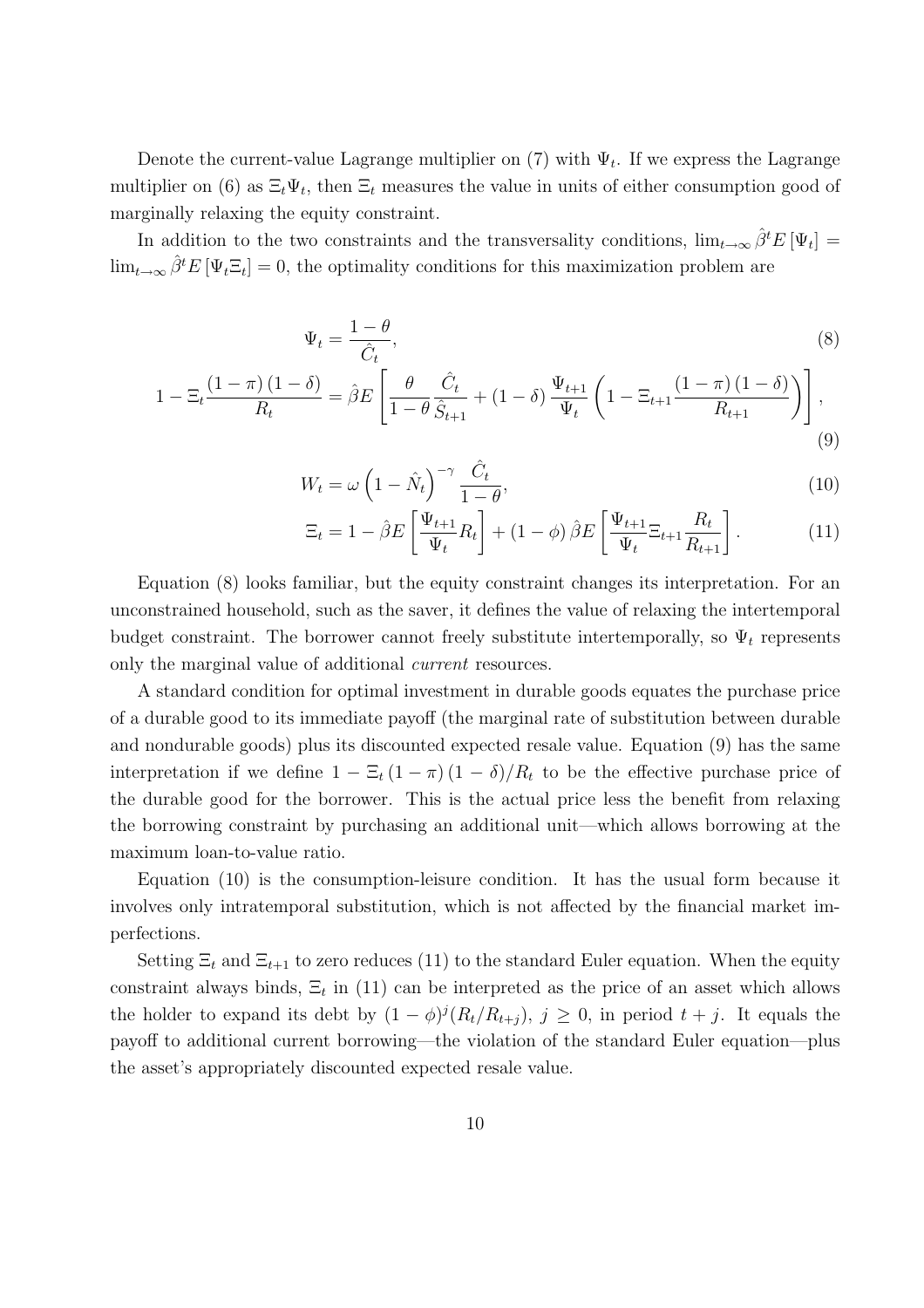#### 3.4.2 Utility Maximization by the Saver

The maximization problem of the saver is standard, but we describe its solution here for the sake of completeness. We impose the ownership of the entire capital stock on the saver, since the borrower never owns capital if (5) always binds. Given the constant stock,  $\tilde{K}$ , and the initial durable goods and savings in the borrower's household debt,  $\tilde{S}_0$  and  $-R_{-1}\tilde{B}_0$ , the saver chooses state-contingent sequences of  $\tilde{C}_t$ ,  $\tilde{X}_t$ , and  $\tilde{B}_{t+1}$  to maximize utility subject to

$$
\tilde{C}_t + \tilde{X}_t - \tilde{B}_{t+1} = H_t \tilde{K} - R_{t-1} \tilde{B}_t.
$$
\n(12)

The right-hand side of (12) sums the sources of funds: Capital rental revenue and the value of previous savings. The left-hand side includes the three uses of these funds: Nondurable consumption, purchases of durable goods, and current saving.

We denote the current-value Lagrange multiplier on  $(12)$  with  $\Upsilon_t$ . The first-order conditions for the saver's problem are

$$
\Upsilon_t = \frac{1 - \theta}{\tilde{C}_t},\tag{13}
$$

$$
1 = \tilde{\beta}E\left[\frac{\Upsilon_{t+1}}{\Upsilon_t}\left(\frac{\theta}{1-\theta}\frac{\tilde{C}_{t+1}}{\tilde{S}_{t+1}} + 1 - \delta\right)\right],\tag{14}
$$

$$
1 = \tilde{\beta}E\left[\frac{\Upsilon_{t+1}}{\Upsilon_t}R_t\right],\tag{15}
$$

and the budget constraint (12). Equation (14) is a typical condition for optimal purchases of durable goods, and (15) is the standard Euler equation.

#### 3.5 Production and Equilibrium

The representative firm takes the input prices as given. Letting  $N_t$  denote labor input used by the firm, profit maximization implies that

$$
W_t = (1 - \alpha) A_t^{1 - \alpha} \left(\frac{K}{N_t}\right)^{\alpha},\tag{16}
$$

$$
H_t = \alpha A_t^{1-\alpha} \left(\frac{K}{N_t}\right)^{\alpha-1}.\tag{17}
$$

With the economic agents' maximization problems specified, we define a competitive equilibrium. Given the two households' initial stocks of durable goods,  $\hat{S}_0$  and  $\tilde{S}_0$ , the stock of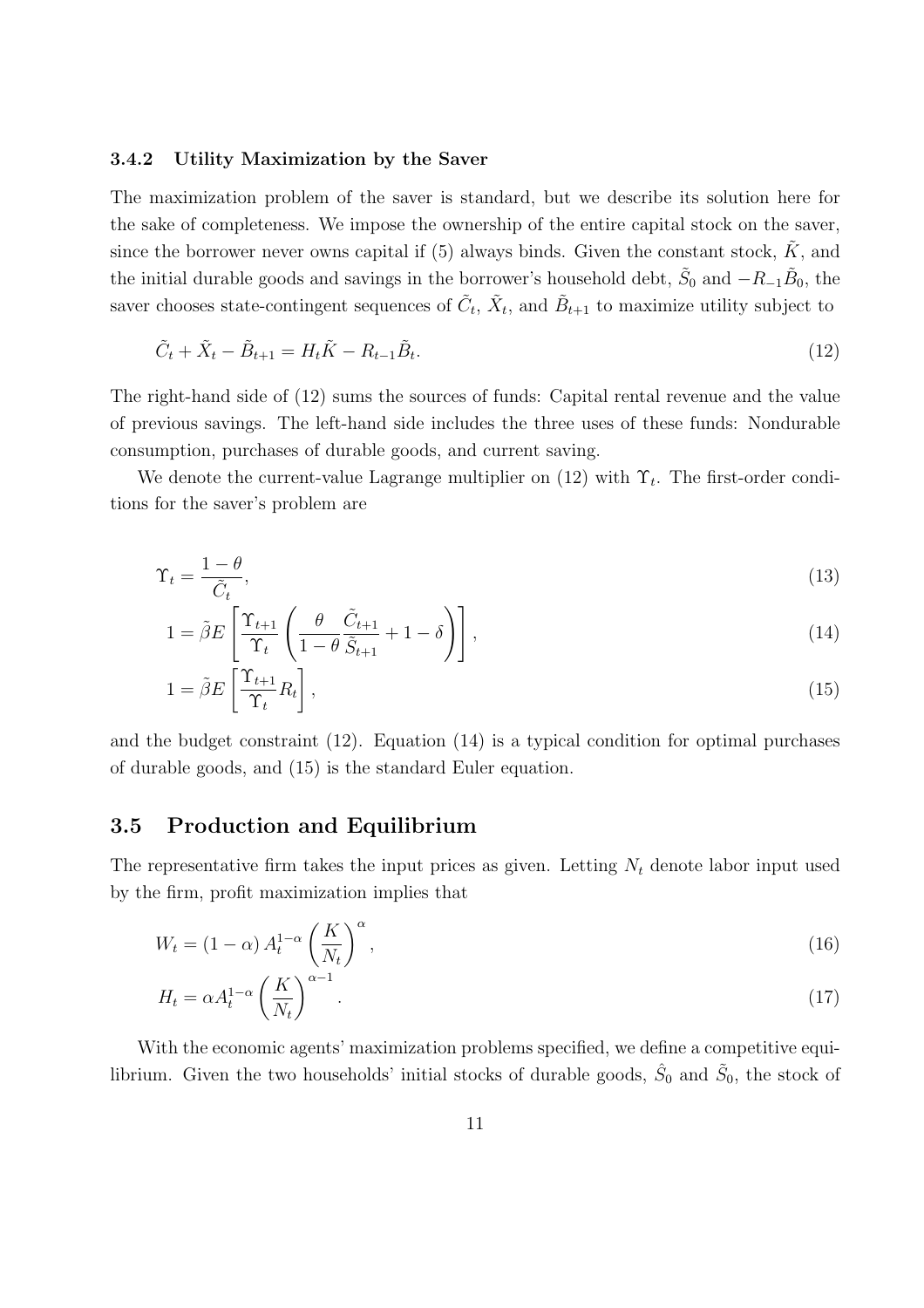outstanding debt issued by the borrower and held by the saver,  $B_0 = \hat{B}_0 = -\tilde{B}_0$ , the predetermined initial interest rate on this debt,  $R_{-1}$ , and the initial value of the technology shock, a competitive equilibrium is a set of state-contingent sequences for all prices and the borrower's, saver's, and representative firm's choices such that both households maximize utility subject to the constraints, the representative firm maximizes its profit, the two households' durable goods stocks evolve according to  $\hat{S}_{t+1} = (1 - \delta) \hat{S}_t + \hat{X}_t$  and  $\tilde{S}_{t+1} = (1 - \delta) \tilde{S}_t + \tilde{X}_t$ , and input, product, and debt markets clear.

### 4 The Deterministic Steady State

We next characterize the economy's steady state. In light of the substantial increases in the ratio of debt to durable goods and in hours worked after 1982, we focus here on the level effects of changing the equity requirement parameters  $\pi$  and  $\phi$ .

In the steady state, the saver's Euler equation immediately determines the interest rate,  $R = 1/\tilde{\beta}$ . With R in hand, we calculate the borrower's choices. Equation (11) implies that

$$
\Xi = \frac{1 - \hat{\beta}/\tilde{\beta}}{1 - \hat{\beta}(1 - \phi)} > 0.
$$
\n(18)

Hence, the equity constraint on the borrower binds at the steady state, as conjectured in Section 3.4.

To solve for the steady state we proceed as follows. From (9), the borrower's ratio of durable to nondurable consumption is

$$
\frac{\hat{S}}{\hat{C}} = \frac{\theta}{1 - \theta} \frac{\hat{\beta}}{(1 - \Xi(1 - \pi)(1 - \delta)/R) \left(1 - \hat{\beta}(1 - \delta)\right)},\tag{19}
$$

and the borrower's budget constraint can be rewritten as

$$
\frac{\hat{C}}{W\hat{N}} = \frac{1}{1 + (R - 1)\frac{\hat{B}}{\hat{S}}\frac{\hat{S}}{\hat{C}} + \delta\frac{\hat{S}}{\hat{C}}}.
$$
\n(20)

To express these two ratios as functions of the primitive parameters we use (18) in (19), and then the resulting expression as well as the debt accumulation constraint (5) into (20).

With the solution for the ratio of consumption to labor income in hand, the optimal labor supply condition (10) determines  $\hat{N}$ . As  $\hat{C}/(W\hat{N})$  declines, labor supply increases.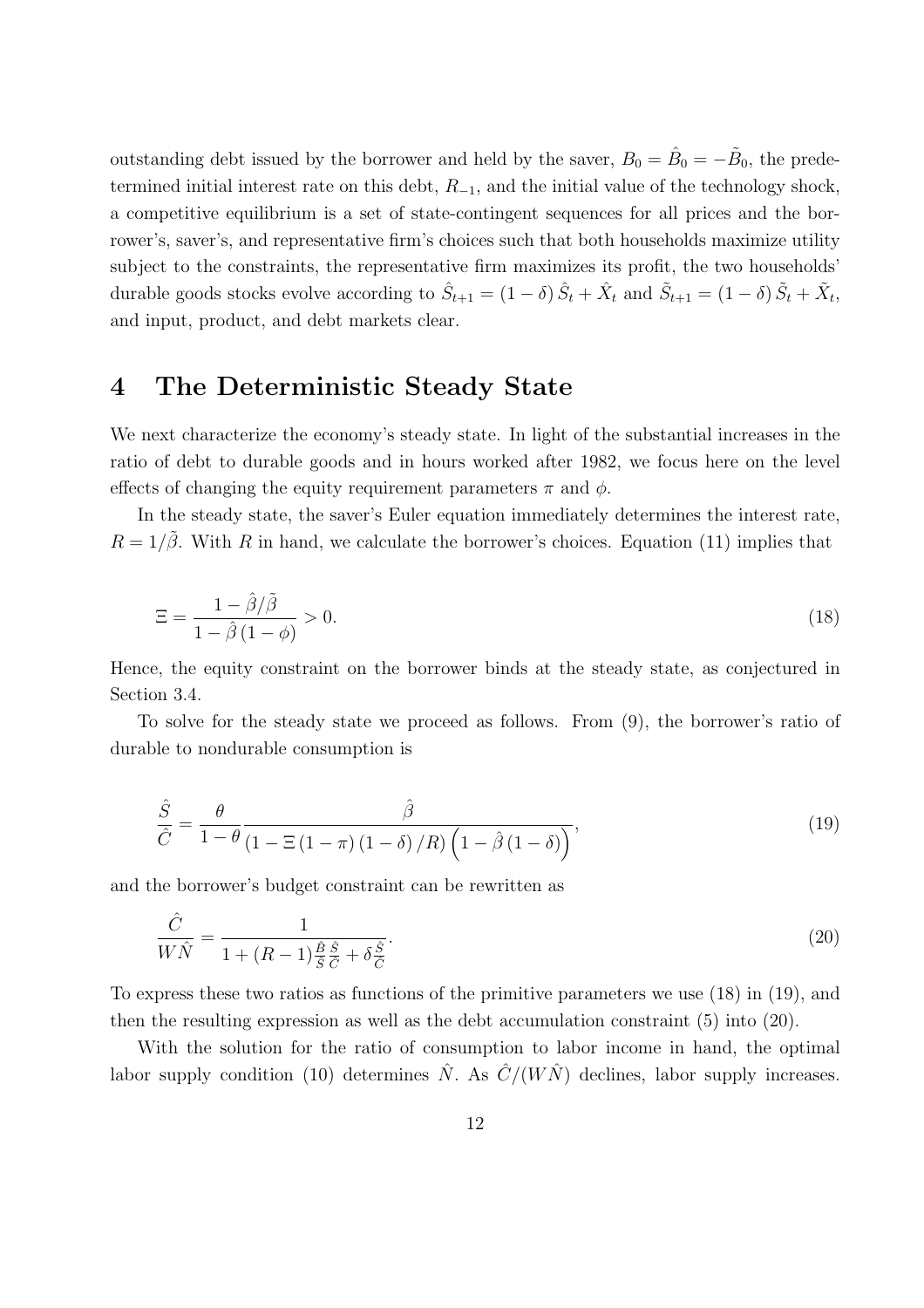Obtaining W, H, and the rest of the borrower's steady-state choices is then straightforward. The steady-state capital rental rate, the outstanding household debt, and the steady-state versions of (12) and (14) then determine the saver's choices of  $\tilde{C}$  and  $\tilde{S}$ .

The steady state can be used to examine the long-run implications of changes in equity requirements. Lowering  $\pi$  has no impact on  $\Xi$ , but it directly increases  $\hat{S}/\hat{C}$  and  $B/\hat{S}$ . Hence,  $\hat{C}/\hat{N}W$  decreases from (20), and N goes up according to (10). Intuitively, reducing the downpayment rate lowers the effective cost of durable goods to the borrower and thereby induces a shift from leisure to durable goods. Also, the ratio of household debt to the aggregate a shift from leisure to durable goods. Also, the ratio of household debt to the aggregate<br>stock of durable goods,  $B/\left(\hat{S} + \tilde{S}\right)$ , the model's counterpart to the ratios plotted in Figure 1, increases as the down-payment rate declines.<sup>3</sup>

Lowering the rate of debt amortization,  $\phi$ , has the same qualitative implications as reducing  $\pi$ . In this case, the decline in the effective cost of durable goods reflects an increase in  $\Xi$ . Thus, the changes in the model's steady state following a reduction in equity requirements lower down-payment and amortization rates—are qualitatively consistent with the long-run changes in hours worked and debt observed in the U.S. economy after 1982. In Section 6.6, we evaluate these effects quantitatively.

### 5 The Labor Supply Decision

To develop intuition for interpreting the next section's quantitative results, we characterize here the borrower's response to wage changes in partial equilibrium. We compare the borrower's labor supply across two regimes: Zero and positive equity requirements. To sharpen this comparison, we also contrast the borrower's labor supply behavior to a permanentincome consumer's. This analysis demonstrates that labor supply responds only when there is a positive equity requirement.

Assuming that  $R_t = R$  and  $\phi = \delta$  simplifies this discussion. If the borrower starts off with no assets and no durable goods  $(\hat{B}_0 = \hat{S}_0 = 0)$ , then  $\hat{B}_t = \hat{S}_t (1 - \pi) (1 - \delta) / R$  for all  $t \geq 1$ . Using this, the borrower's budget constraint becomes

$$
\hat{C}_t + \left[1 - \frac{(1 - \pi)(1 - \delta)}{R}\right] \hat{S}_{t+1} = W_t \hat{N}_t + \pi (1 - \delta) \hat{S}_t, \tag{21}
$$

<sup>3</sup>The ratio  $\tilde{S}/B$  declines along with  $\tilde{S}/B$ . The effect on  $\tilde{S}/B$  can be shown using the budget constraints of the two households and  $HK = \frac{\alpha}{(1-\alpha)}NW$ .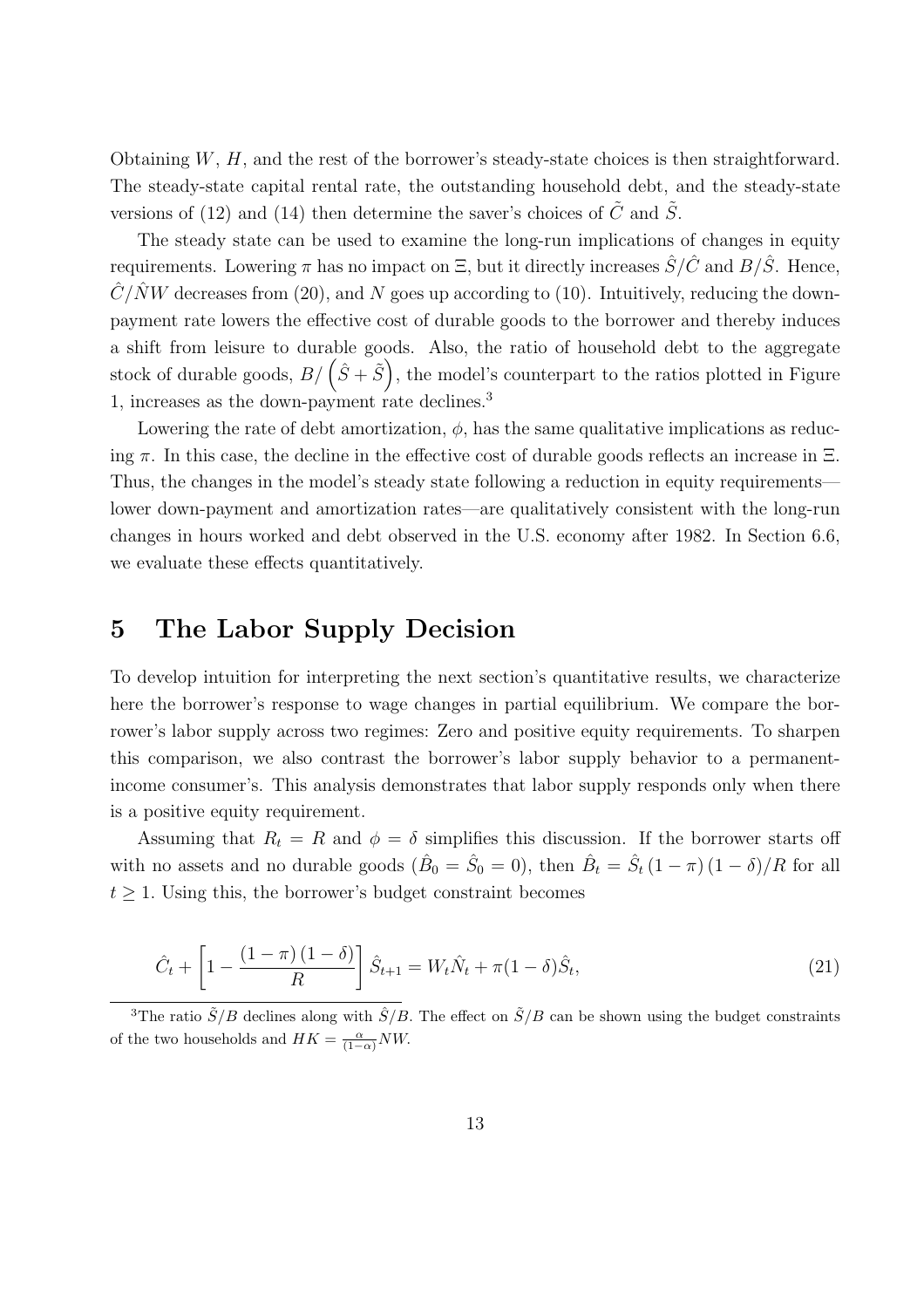where the uses of funds appear as nondurable consumption and down payments on the desired stock of durable goods, and the sources of funds are labor income and accumulated equity.

The first-order conditions can be now combined to yield

$$
\hat{\beta} \frac{\theta \hat{C}_t}{(1-\theta)\hat{S}_{t+1}} = u + \frac{\pi (1-\delta)}{R} \left[ 1 - \hat{\beta} ER \frac{\Psi_{t+1}}{\Psi_t} \right],\tag{22}
$$

where  $u \equiv (R - 1 + \delta)/R$  is the conventionally defined user cost of the durable good. In (22), the marginal rate of substitution between  $\hat{S}_{t+1}$  and  $\hat{C}_t$  equals the user cost—as it would be for a permanent-income consumer—plus an additional positive term related to the equity requirement. Note here that the term in square brackets is the deviation from the standard Euler equation, which is positive when the equity constraint binds. We consider next the labor supply response to a wage change in two equity requirement regimes.

#### 5.1 Zero Equity Requirements

This case corresponds to  $\pi = 0$ . Given the assumption that  $\phi = \delta$ , the equity requirement remains constant at the initial level (zero in this case) for any purchased durable good. The borrower's effective price of durable goods, defined above as  $1-(1-\pi)(1-\delta)/R$ , becomes now the conventional user cost. This is also the relevant price in the first-order condition (22). Here, an immediate and full adjustment of  $\hat{C}_t$  and  $\hat{S}_{t+1}$  to the wage change, while leaving  $\hat{N}_t$ constant, simultaneously satisfies both equations and the condition for  $\hat{N}_t$  in (10). Therefore, a zero equity requirement eliminates completely the effects of wage fluctuations on labor supply. This result also holds for the more general utility function  $\frac{z_t^{1-\sigma}}{1-\sigma}v(1-N_t)$ , where z is a CES aggregator of the two consumption goods and  $\sigma > 0$ ,  $v' > 0$ ,  $v'' < 0$ . The same feature of these preferences that King, Plosser, and Rebelo (1988) rely upon for balanced growth exactly offsetting income and substitution effects of permanent wage changes—drives the invariance of labor supply to a wage change when  $\pi = 0$ .

Here, however, the insensitivity of  $\hat{N}_t$  to wage changes holds regardless of their persistence. In other words, the income and the substitution effect of *any* wage change exactly cancel each other. The borrower in this case behaves as a "rule-of-thumb" consumer, who spends all current labor income (on nondurable consumption and on the user cost of the durable stock). Hence, the borrower's reaction under zero equity requirements differs substantially from the permanent-income consumer's, for which the persistence of any change is critical for the strength of the income effect. This difference between the borrower and a permanent-income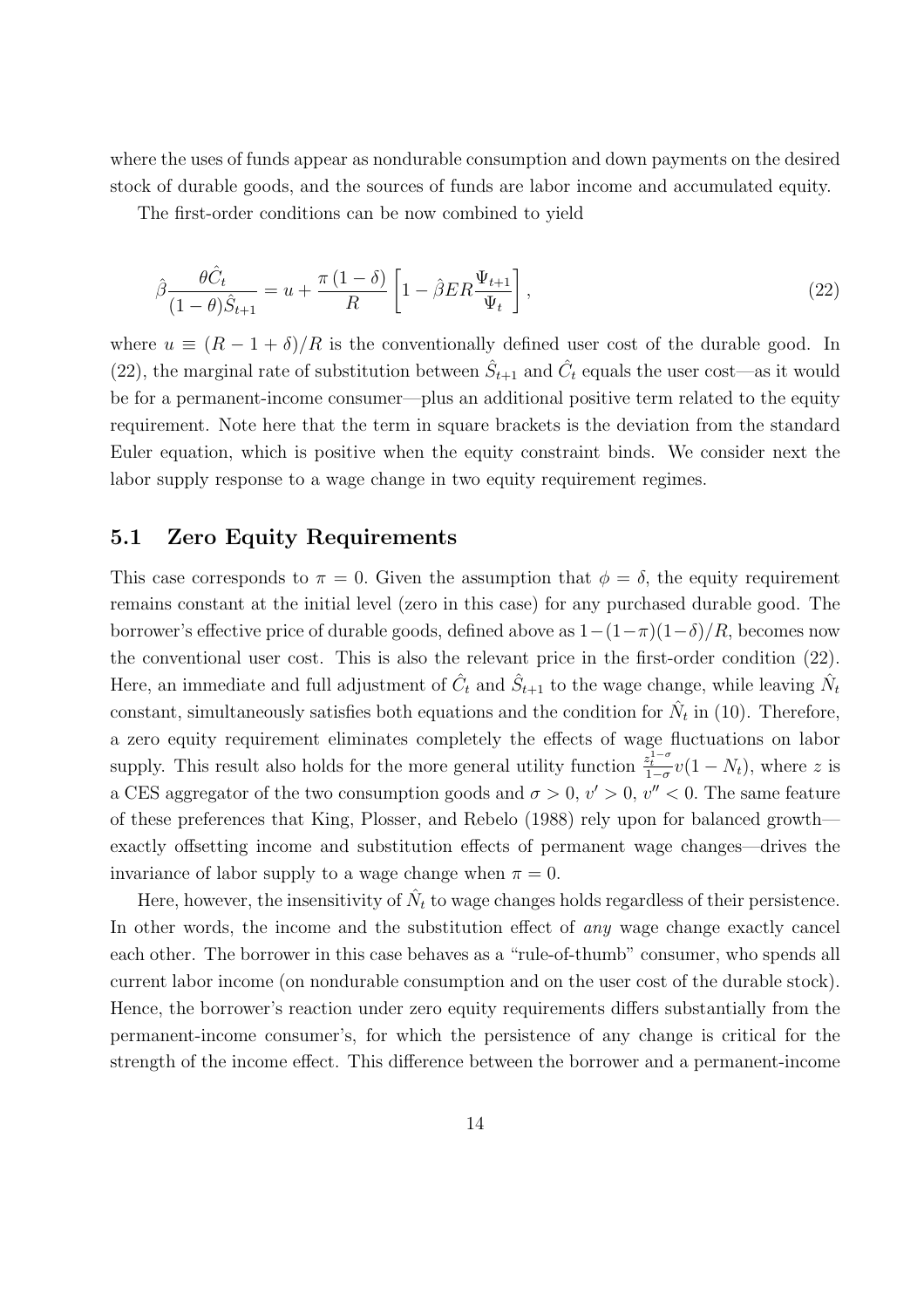consumer arises from the borrower's limited access to the financial market. The permanentincome consumer is unconstrained in the financial market, while for the borrower, the zero equity requirement limits debt. The constraint still binds because, as an impatient household, the borrower would like to borrow beyond the total value of its durable goods.

#### 5.2 Positive Equity Requirements

When  $\pi > 0$ , the presence of the required accumulated equity in the budget constraint (21) makes the proportional adjustment to a wage change infeasible. Hence, the adjustment of  $\hat{C}_t$  and  $\hat{S}_{t+1}$  must be less than proportional to the wage. The optimal labor supply condition (10) and the decline of  $\hat{C}_t/W_t$  then imply that  $\hat{N}_t$  rises above its long-run level. This occurs for both permanent and transitory wage changes.

From the borrower's partial equilibrium responses it follows that labor supply fluctuations in the model arise from the required accumulation of equity on durable goods. We now proceed to evaluate this source of business cycle propagation quantitatively.

### 6 Quantitative Results

To assess the quantitative implications of this framework for macroeconomic volatility, we solve the model and simulate the impact of the empirically relevant changes in household loan markets. We consider first a regime of high equity requirements, for which the parameters  $\pi$  and  $\phi$  are matched to loan observations through 1982:IV. The effects of the financial market reforms in the early 1980s are then assessed by considering a regime of low equity requirements, which is matched to loan observations from the period from 1995:I onwards. As shown in Figure 1, the latter period corresponds to a stabilization of the ratio of household debt to tangible assets after the reforms. We interpret this as convergence of credit markets to the new environment.

#### 6.1 Calibration

Except for  $\pi$  and  $\phi$ , all the parameters are held constant across the two regimes. We consider two alternative values for  $\gamma$ , the parameter governing the elasticity of labor supply. In the baseline case considered first,  $\gamma = 1$ —i.e., leisure enters utility in logarithmic form. In Section 6.4, we consider also the case of  $\gamma = 0$ , where leisure enters utility linearly.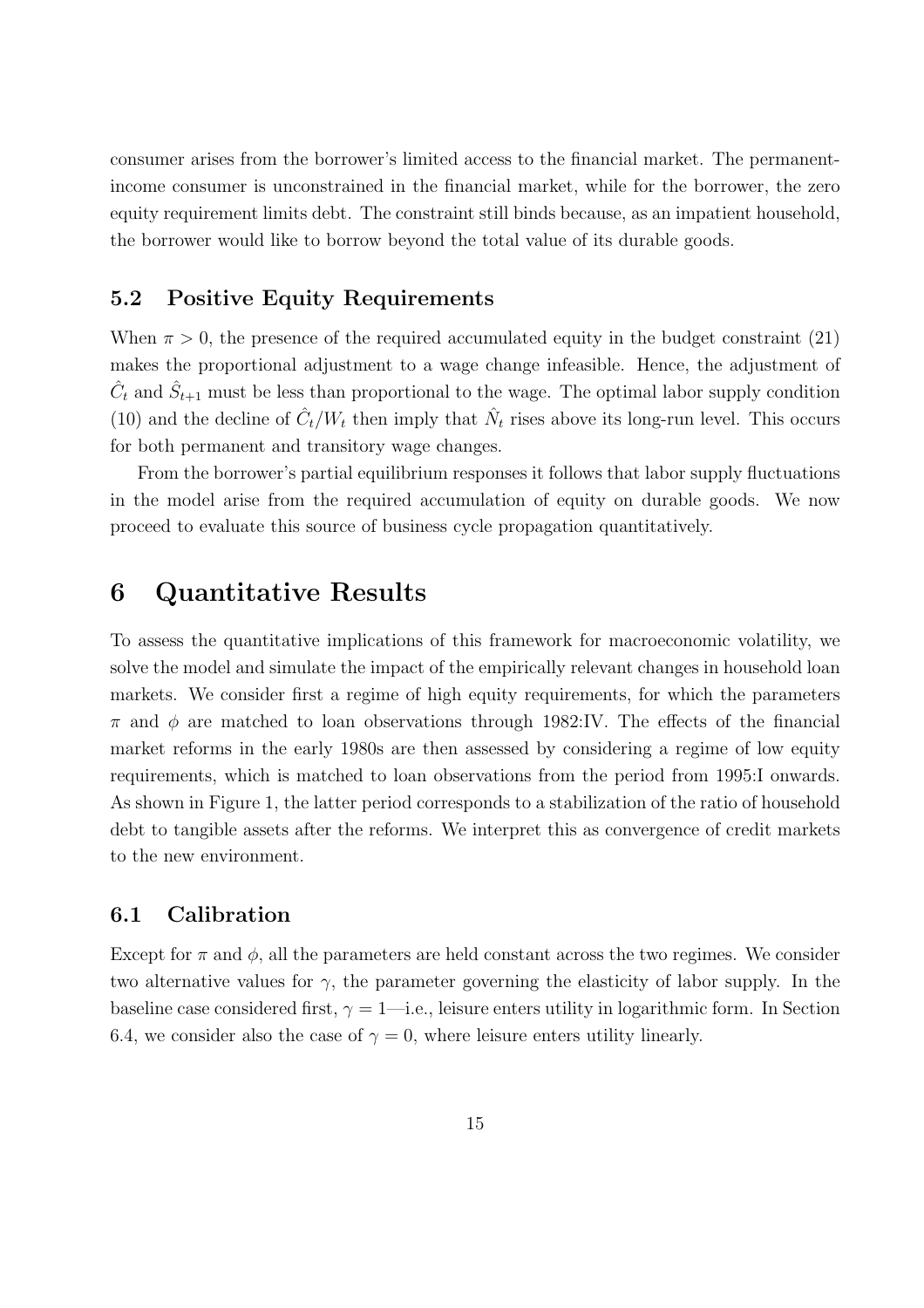The production function elasticity  $\alpha$  equals 0.3. The parameters of the exogenous productivity shock process are set as follows. Using the value  $\eta = 0.95$  from Hansen and Prescott (2001),  $\sigma_{\varepsilon}$  is calibrated so that the model's standard deviation of output matches its actual counterpart in the 1954:I–1982:IV sample. The resulting value is 0.008. The same values of  $\eta$  and  $\sigma_{\varepsilon}$  are then used in the simulation of the second regime. The depreciation rate  $\delta$  is 0.01, the appropriately weighted average of 0.003 for owner occupied residences and 0.031 for cars.<sup>4</sup>

We chose  $\hat{\beta}$  so that the quarterly interest rate is one percent. Because the borrower's discount rate does not influence the interest rate, actual market rates are not useful for its calibration. We set  $\hat{\beta} = 1/1.015$ , i.e., half of a percentage point higher than the interest rate. This degree of impatience is similar in magnitude to that used by Krusell and Smith (1998). Using a model with 3 levels of time preference, Krusell and Smith calibrate the differences between each type as 0.36%; or 0.72% between the two extremes. We have experimented with various values for this parameter with almost identical results to those reported below.

To calibrate  $\pi$  and  $\phi$ , we utilize observations of automobile loans and mortgages. An average loan-to-value ratio is matched to the model's steady-state counterpart  $(1 - \delta) (1 - \pi) /R$ . Given the values of R and  $\delta$ , this equality is used to solve for the initial equity share  $\pi$ . The steady-state amortization rate  $\phi$  is equated to an average repayment rate. The inputs into the calibration of the high- and low-equity requirement regimes are observations from the Federal Reserve Board of loan terms from before 1983 and from 1995 onwards. Appendix B describes the calibration of  $\pi$  and  $\phi$  in detail. The resulting values are 0.16 and 0.0315 for the high equity requirement regime and 0.11 and 0.0161 under low equity requirements. The latter value of  $\phi$  embodies an assumption that the current wide availability of home equity loans and low-cost mortgage refinancing allows homeowners to delay repayment of mortgage principle and so avoid accumulation of equity on their homes.

The remaining parameters are  $\theta$  and  $\omega$ . We chose these simultaneously to match an average share of hours worked of 0.3 and the average share of durable goods expenditure in total households' expenditures in the 1954:I-1982:IV sample of 0.21. To calculate this ratio, we adjusted the NIPA's nondurable personal consumption expenditures by subtracting the imputed service flow of housing. We then added residential investment to personal consumption expenditures on durable goods. Given the other parameters, including the  $\pi$ 

<sup>&</sup>lt;sup>4</sup>The source is "Fixed Assets and Consumer Durable Goods in the United States, 1925-97." The service life of 1-4 units residences is 80 years. Automobiles' service life of 8 years is inferred from the reported non-linear depreciation profile. We used the weights 0.75 and 0.25, which are the shares of the owner occupied residential stock and consumer durable goods stock in the 1954-2004 sample.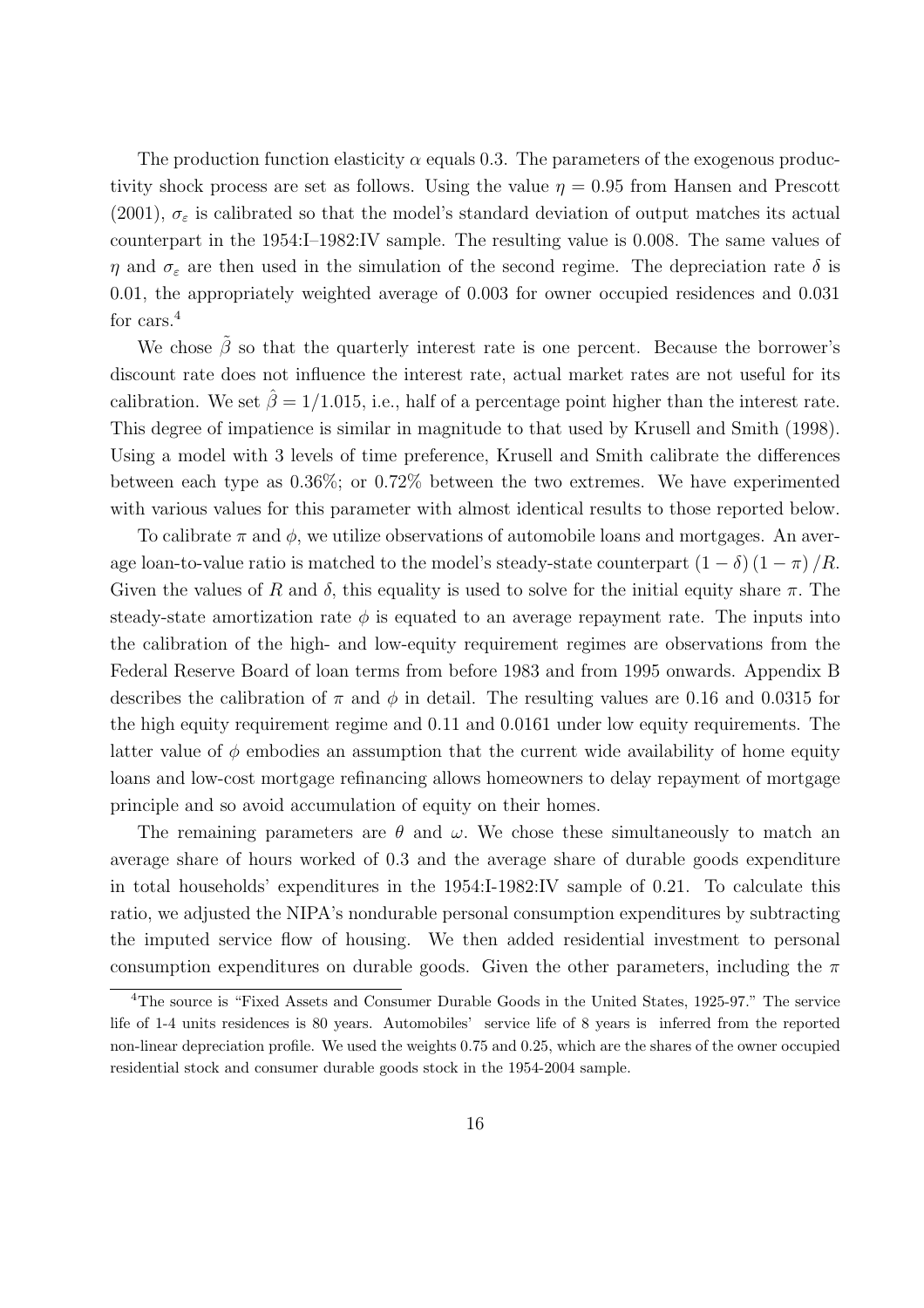and  $\phi$  values for the high equity-requirement regime, the unique values of  $\theta$  and  $\omega$  that replicate these observations are 0.37 and 1.3. Table 3 summarizes the calibrated parameter values.

#### 6.2 Household Borrowing and Aggregate Dynamics

We begin the quantitative analysis with a description of the two households' simulated decisions in general equilibrium with the model calibrated to the high equity-requirement regime. Figure 4 plots impulse responses of key variables to a positive productivity shock of  $1/(1-\alpha)$ percent. All the variables are expressed as percent deviations from their steady-state values. The price responses are not shown since they are similar to those in the standard RBC model: The productivity shock directly shifts up labor demand, so the wage rises and thereafter falls slowly to its steady-state level. The interest rate response has a similar shape, given the increased demand for consumption by both households, but it is very small given their high interest sensitivity.

The individual households' responses illustrate the intertemporal exchange between them. Although the productivity shock increases the rental income from capital, the saver's durable purchases and nondurable consumption reflect the higher interest rate: Durable consumption declines and nondurable consumption trends upwards. Hence, the saver's reaction is to purchase the borrower's debt; helping to finance a surge in the borrower's consumption. As in the partial equilibrium discussion in Section 5, the increase in hours worked by the borrower reflects the equity requirements: Labor supply must increase to satisfy these requirements on newly purchased durable goods.

An important characteristic of this model is that temporarily higher income induces the borrower to increase debt—in contrast to the response of a permanent-income consumer, who would save in order to smooth consumption. This arises because borrowing cannot be a vehicle for consumption smoothing for equity constrained households. For them, purchases of durable goods must accompany borrowing.

#### 6.3 Equity Requirements and Aggregate Volatility

We turn now to the paper's main issue: How important is the relaxation of equity requirements for aggregate dynamics? Figure 5 compares the impulse responses of aggregate variables under the two regimes, high and low equity requirements, to the same  $1/(1-\alpha)$  percent increase in  $A_t$ .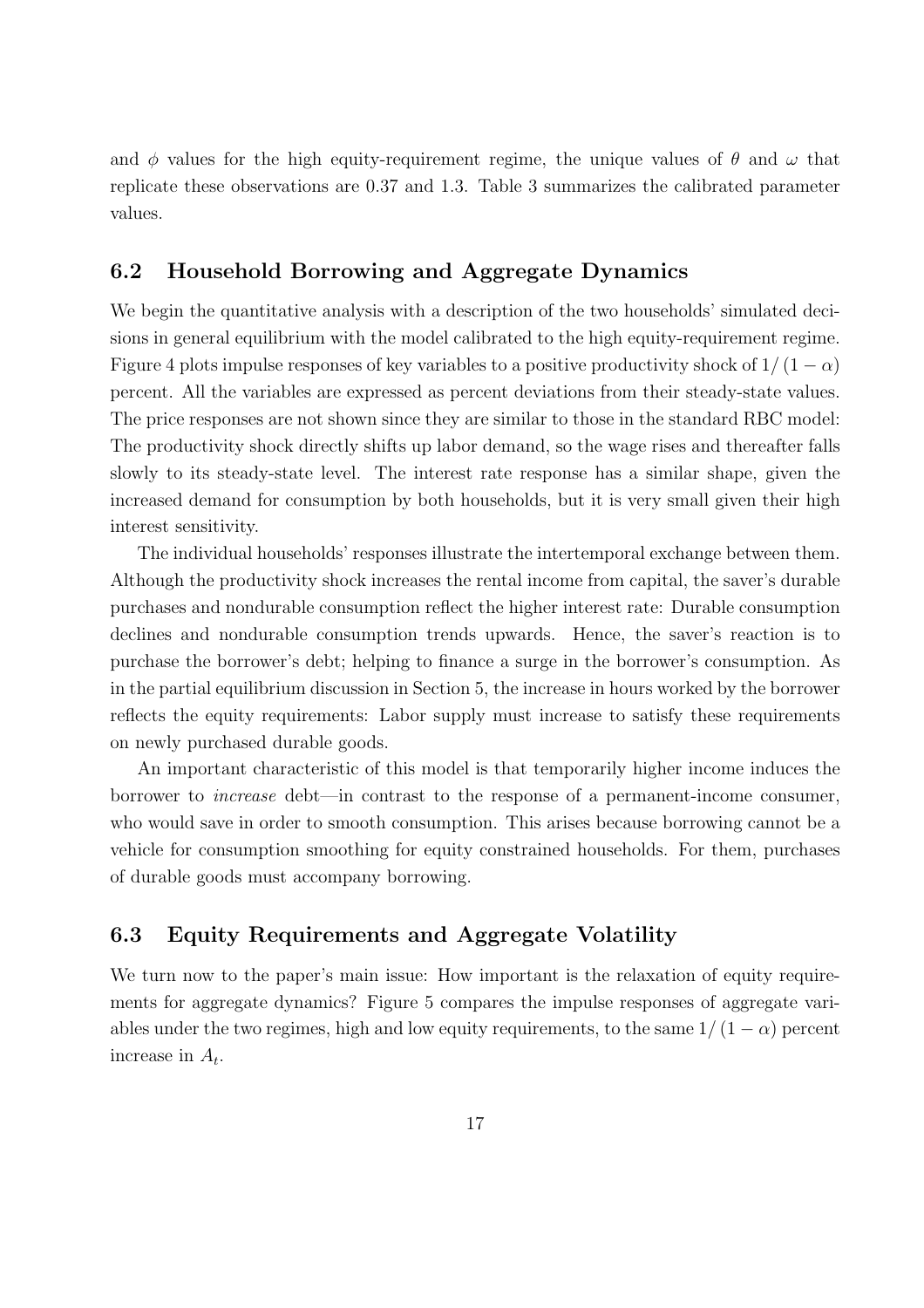In the low equity-requirement regime, the responses of hours worked and the debt have about half the magnitude of the responses in the high-requirement regime. The response of hours worked reflects the mechanism discussed in Section 5: Moving closer to a zero equity requirement reduces the labor supply reaction to wage movements. The change in the response of the debt follows mainly from the lower repayment rate. If  $\phi > \delta$ , a young durable good has a lower equity requirement than an old one with the same after-depreciation value to the owner. When a positive shock reduces temporarily the average age of the borrower's durable goods stock, its average equity requirement declines accordingly. Given that the borrower fully exploits borrowing opportunities, the ratio of debt to durable goods overshoots its long-run level. This overshooting is eliminated when  $\phi = \delta$ , because then age is irrelevant for the required equity share on a durable good. Lowering the equity constraint makes  $\phi$ much closer to  $\delta$  and greatly reduces debt overshooting.

Figure 5 also shows that the large proportional decline in the response of hours worked produces only a small decline in the response of output. Given the standard utility and production functions, the exogenous productivity shock dominates output dynamics. In the next subsection, we follow King and Rebelo (2000) and introduce preferences and production possibilities that enhance the contribution of labor fluctuations to output.

#### 6.4 A High-Substitution Economy

Here we set  $\gamma = 0$  in the borrowers' utility function, leading to Hansen's (1985) utility specification. For savers, the utility function remains the same because there is no labor supply decision.

The production structure is changed to increase the elasticity of output with respect to labor, keeping the income shares of borrowers and savers calibrated at realistic values—which is necessary for the quantitative results. The production function for final goods is

$$
Y_t = \left( K^{\alpha} \left( A_t N_t \right)^{1-\alpha} \right)^{1-\vartheta} M_t^{\vartheta}, \ \ 0 < \alpha < 1, \ 0 < \vartheta < 1,\tag{23}
$$

where  $M_t =$  $\int$   $r^1$  $\int_0^1 M\left(i\right)_t^{\rho}$  $\int_t^{\rho} di \bigg)^{1/\rho}$  is a composite of intermediate inputs. A profit maximizing monopoly extracts each input from the ground at a constant marginal cost in units of final output, and savers own all of these monopolies' shares.

We set  $\alpha = 0$  and solve for the representative final good firm's optimal level of  $M_t$ . Then, we can express its value added as a linear function of labor input,  $Y_t = \kappa A_t N_t$ , where  $\kappa$  is a constant.<sup>5</sup> The elasticity of output with respect to labor is now unity. However, labor's

<sup>&</sup>lt;sup>5</sup>The same reduced form can be obtained when the production function is  $Y_t = (X_t)^{\alpha} (A_t N_t)^{1-\alpha}$ ,  $X_t$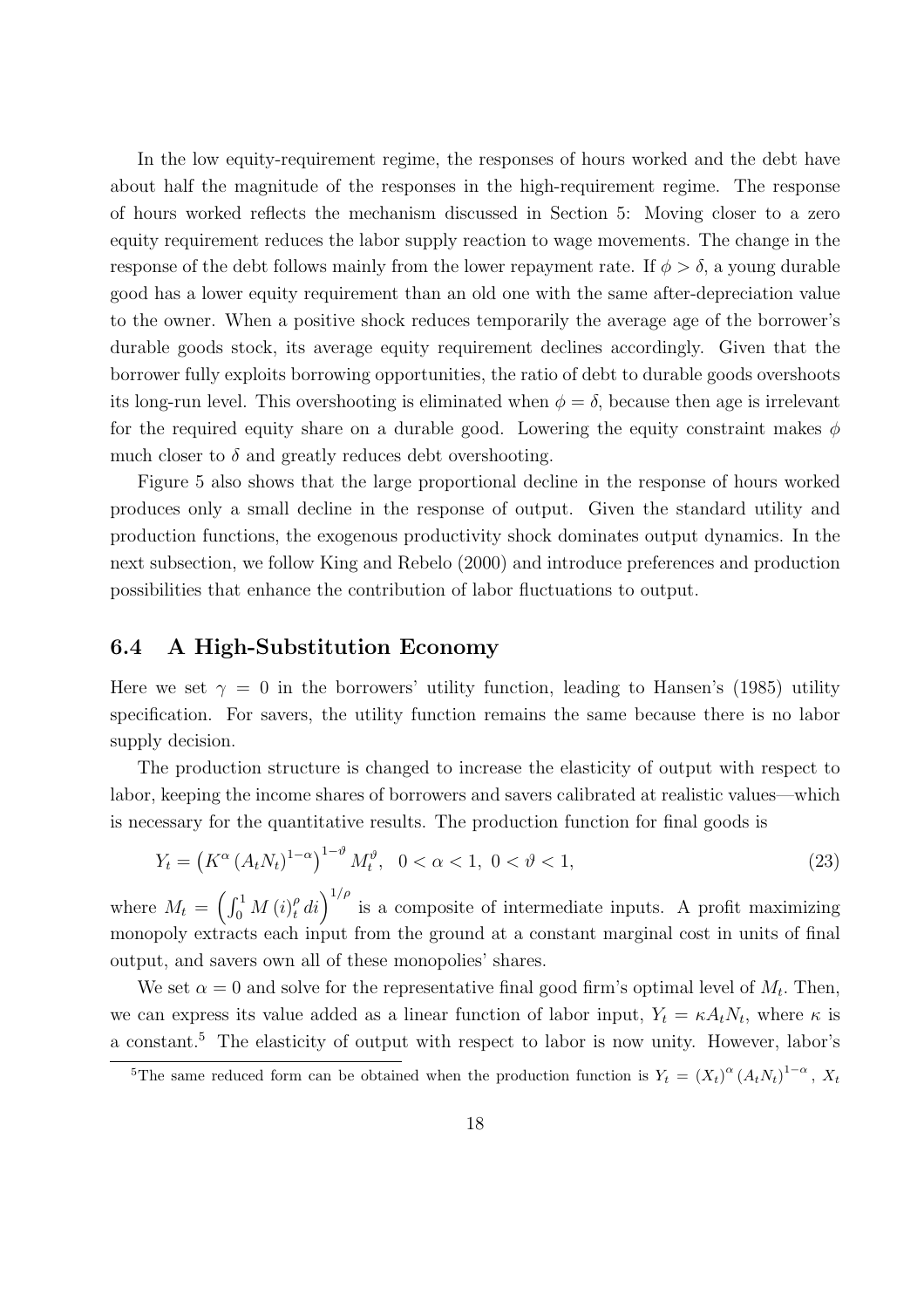share in income is less than one because the savers receive monopoly profits. These profits are the difference between total payments to the monopolies and their production costs. It can be shown that savers' share of income is  $\nu = (1 - \rho) / (1/\vartheta - \rho)$ .

Given that in this economy the non-labor income share is  $\nu$ , we now calibrate this parameter, and not  $\alpha$ , as 0.3. Also  $\sigma_{\varepsilon}$  is calibrated again. As with the baseline economy, we chose its value so the standard deviation of output in the high equity-requirement regime equals the standard deviation of output in the 1954:I-1982:IV period. Given the high-substitution nature of this economy, this parameter is reduced from 0.008 in the baseline economy to 0.004. Finally, the requirement that  $N = 0.3$  implies that  $\omega = 1.85$ .

Figure 6 shows the impulse responses for the two regimes in this economy. The difference in output response between the high and low equity-requirement regimes is much more pronounced than for the baseline economy, particularly on impact.

Table 4 presents the standard deviations of HP-filtered data from both economies. The standard deviations for the baseline economy reflect the impulse response functions in Figure 5: The decline in volatility is concentrated in debt and hours.

The results are substantially different for the high-substitution economy, on which we focus henceforth. The last column of Table 4 shows that, except for nondurable consumption, volatility is substantially less in the low equity-requirement regime. For output, the ratio of the standard deviation in the low-requirement regime to its high-requirement counterpart is 0.67. The actual ratio from periods 1995:I-2005:III and 1954:I-1982:IV in Table 1 is 0.53. Hence, the present mechanism can reproduce a large part of the decline in output volatility. Similarly for the debt: The model's volatility ratio is 0.37, while the actual counterparts are 0.21 for the total debt and 0.35 for mortgage debt. The model reproduces the actual finding that the decline in the volatility of the debt is the most pronounced.

The model also accounts for much of the dramatic stabilization of durable purchases. The ratio of standard deviations from the low- and high-requirement regimes is 0.58. The actual ratios for residential investment and durable consumption purchases are 0.22 and 0.36. The volatility decline in hours worked is larger in the model than in the data. The model's ratio is 0.50, and in the data it is 0.65. Nondurable consumption stabilizes in the model only modestly: The volatility ratio is 0.93, while the actual ratio is 0.57. However, the model captures the fact that durable purchases and residential investment stabilize more than nondurable consumption, although to an exaggerated extent.

is capital services determined by  $X_t = \min\{H_t K, M_t\}$ , and  $H_t$  is the rate of capital utilization. In this specification, intermediate inputs, such as energy sources, are a requirement for capital utilization.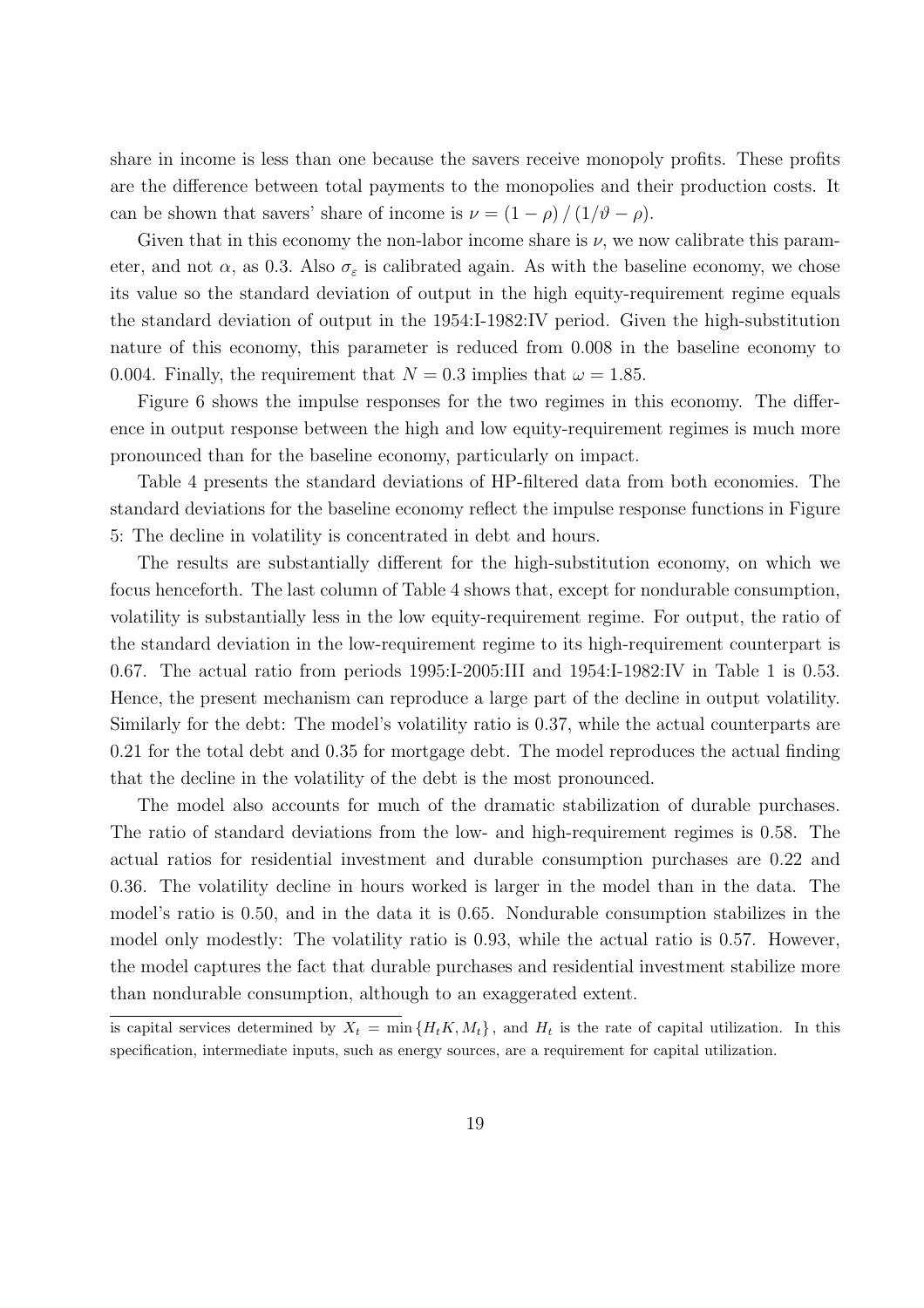The model qualitatively reproduces the decline in the correlation of hours worked with debt. The correlation goes down from 0.59 to 0.51, compared to actual decline from 0.86 to 0.11 for total debt, and from 0.82 to 0.33 for mortgage debt (Table 2). The larger decline in the data could reflect uncorrelated measurement errors attached to hours worked and the real debt, given that a reduction in the "true" volatility would augment the relative importance of such errors and thereby reduce the estimated correlation.

#### 6.5 Endogenous Capital Stock

We explore here the implications of allowing the capital stock to vary endogenously. A variable capital stock gives the saver an additional avenue for intertemporal substitution. Given the non-labor income share  $\alpha(1 - \nu) + \nu = 0.3$ , we assume that  $\alpha = 0.10$  and hence  $\nu = 2/9$ . We also set the depreciation rate for physical capital to 0.025 per quarter. The impulse responses from this economy display a well-known problem with models with multiple capital stocks. Immediately following a shock there is a dramatic increase in productive investment along with a similarly strong decline in savers' purchases of durable goods. In the following period the pattern is reversed. This instability reflects the lack of adjustment costs for either one of the stocks. Productive investment is built first all-at-once, and then the durable goods stock is increased. Introducing adjustment costs for at least one of the stocks would alleviate this counterfactual behavior. Our assumption above that the capital stock is constant represents an extreme form of adjustment costs.

The experiment of lowering the equity requirements in this economy yields similar results as those obtained previously with the high-substitution economy. The ratio of the standard deviation in the low equity-requirement regime to its high-requirement counterpart is 0.76, which is somewhat higher than the 0.67 ratio in the previous results. Hours worked also stabilizes somewhat less in this model. The ratio of its standard deviations is 0.62 instead of 0.50. There are two differences between this economy and that considered earlier, short-run curvature in the production function and endogenous capital accumulation. The differences between their results arise from the curvature of the production function. If we choose the same values of  $\alpha$  and  $\nu$  in the high-substitution economy with a fixed capital stock, then the ratios of standard deviations for output and hours worked are 0.72 and 0.57. When the production function has curvature, stabilizing hours worked makes the equilibrium wage more volatile. This partially offsets the original stabilization.

The economy with a variable capital stock and the original economy with a constant capital stock represent two extreme specifications for adjustment costs, none and infinite.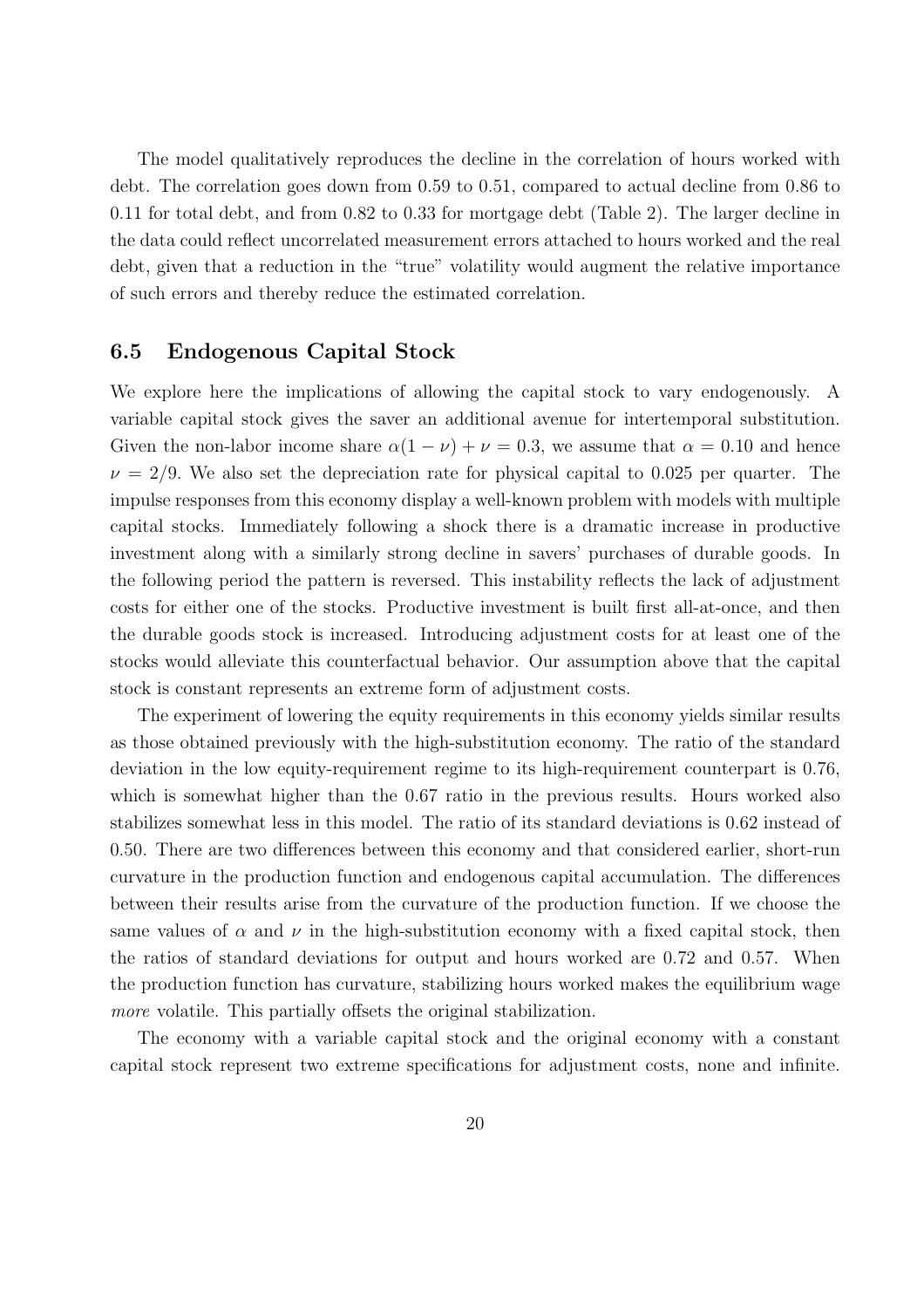Nevertheless, output substantially stabilizes in both economies when equity requirements drop. This leads us to presume that parameterizations of adjustment costs for physical capital that lie between these two extremes will also produce such an endogenous decline in output variance. Extending the model to include business investment with more realistic adjustment costs is therefore of interest, but it lies beyond the scope of this paper.

#### 6.6 Comparison of Level Changes

Figures 1 and 3 indicate that the increase in the ratio of the debt to the durable stock following the reforms in the early 1980s coincides approximately with a trend change in hours worked per capita. The steady-state analysis predicts that both hours worked and the ratio of debt to the durable stock should increase following a relaxation of equity requirements. Here, using the parameter values and the model's steady state, we evaluate these changes quantitatively, and compare them to those from 1954:I-1982:IV to 1995:I-2005:III.

The percentage increase in average hours per-capita across these two sample periods is 5.8 percent. In the baseline economy, the steady-state increase from the high to the low equityrequirement regime is 5.7 percent, and in the high-substitution economy it is 8.3 percent. Hence, the model predicts the order of magnitude of the change in hours worked. Regarding the ratio of total debt to the durable stock, the average ratio for the period 1954:I-1982:IV is 0.34, and for 1995:I-2005:III it is 0.45. The analogous ratios using mortgage debt are 0.32 and 0.42. The corresponding ratios in the high and low equity-requirements regimes (in both model economies) are 0.17 and 0.35. The increase in the ratio of household debt to assets is a fairly direct consequence of the relaxation of the equity constraint. It is more surprising, however, that this financial change can also reproduce the observed increase in hours worked.

### 7 Conclusion

This paper studies the implications of equity requirements on households for macroeconomic stability. The mechanism works through labor supply—lowering equity requirements weakens the connection between constrained households' durable purchases and their hours worked.

The striking change in the behavior of household debt and hours worked after the financial deregulation of the early 1980s coincided with the macroeconomic volatility decline. We believe that this evidence warrants a focus on the link between household borrowing and labor supply. The quantitative results indicate that weakening this link substantially contributed to macroeconomic stability. Of course, other factors could contribute to the stabilization.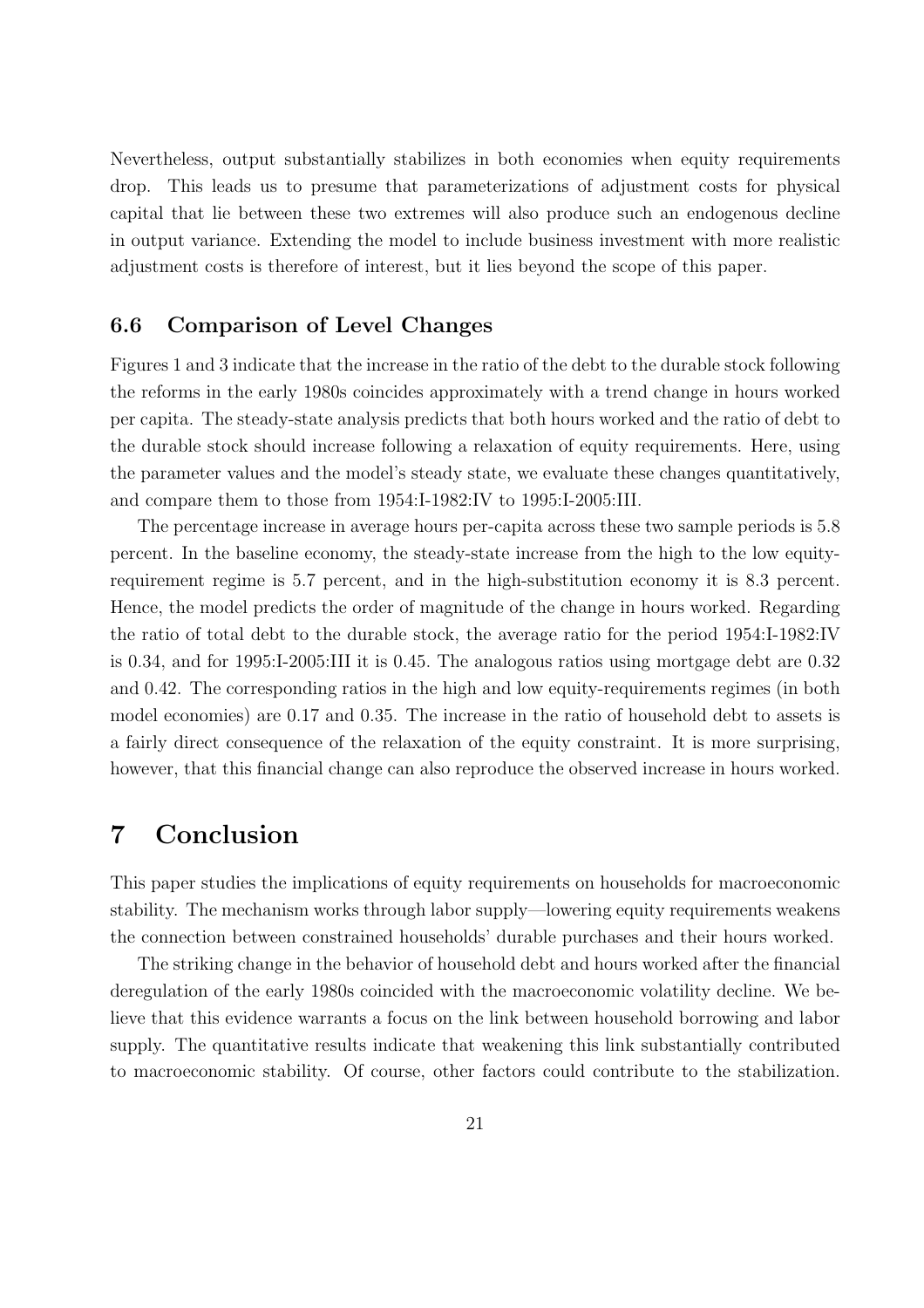McConnell and Perez-Quiros (2000), Blanchard and Simon (2001), Kahn, McConnell, and Perez-Quiros (2002), Stock and Watson (2002, 2003), and Campbell and Fisher (2004) discuss other explanations. One related to ours holds that financial liberalization may affect macroeconomic volatility by increasing households' ability to smooth consumption. However, as Blanchard and Simon (2001) point out, this channel is not a promising route for explaining the greater macroeconomic stability. The volatility of nondurable consumption and services should decline, but the volatility of durable purchases should counterfactually increase—due to easier adjustment towards optimal stocks.

The contribution of lower equity requirements to macroeconomic stability arises in the present model where debt has stable value. That is, there are no inflation shocks which substantially change homeowners equity. This is important to note because low equity requirements also characterized the 1920s, and these arguably contributed to the following Great Depression. In fact, as we discussed above in Section 2, the architects of the New Deal regulatory system sought to stabilize the housing market by imposing equity requirements. The key difference between the 1920s and the time since the 1990s is the monetary stability of the latter period. This makes the present model a much better representation of recent macroeconomic history than of the 1920s and 1930s.

The analysis in this paper abstracts from the implications of the financial reform for welfare. A comparison of steady states reveals nothing in this respect, because the intertemporal substitution that benefits the borrower occurs along the transition path. We expect borrowing against home equity accumulated before the reform and changes in the tax treatment of non-mortgage interest to be quantitatively significant aspects of the transition path.

We conclude by noting that the interaction of borrowers and savers in the presence of equity constraints might have interesting implications for the analysis of monetary and fiscal transmission mechanisms. Lowering the interest rate in a model with standard intertemporal substitution contracts labor supply by reducing the price of current leisure relative to future leisure. In a monetary version of the present model, we expect a lower interest rate to expand labor supply by increasing the demand for durable goods. This mechanism is relevant also for fiscal policies involving temporary redistribution of resources. A temporary transfer of funds from borrowers to savers should lower the interest rate—as the latter attempt to smooth consumption—and hence it should be expansionary. For example, a tax cut for all agents financed by government borrowing—which can be from savers only—should be contractionary in the present setup because it generates a transfer in the opposite direction.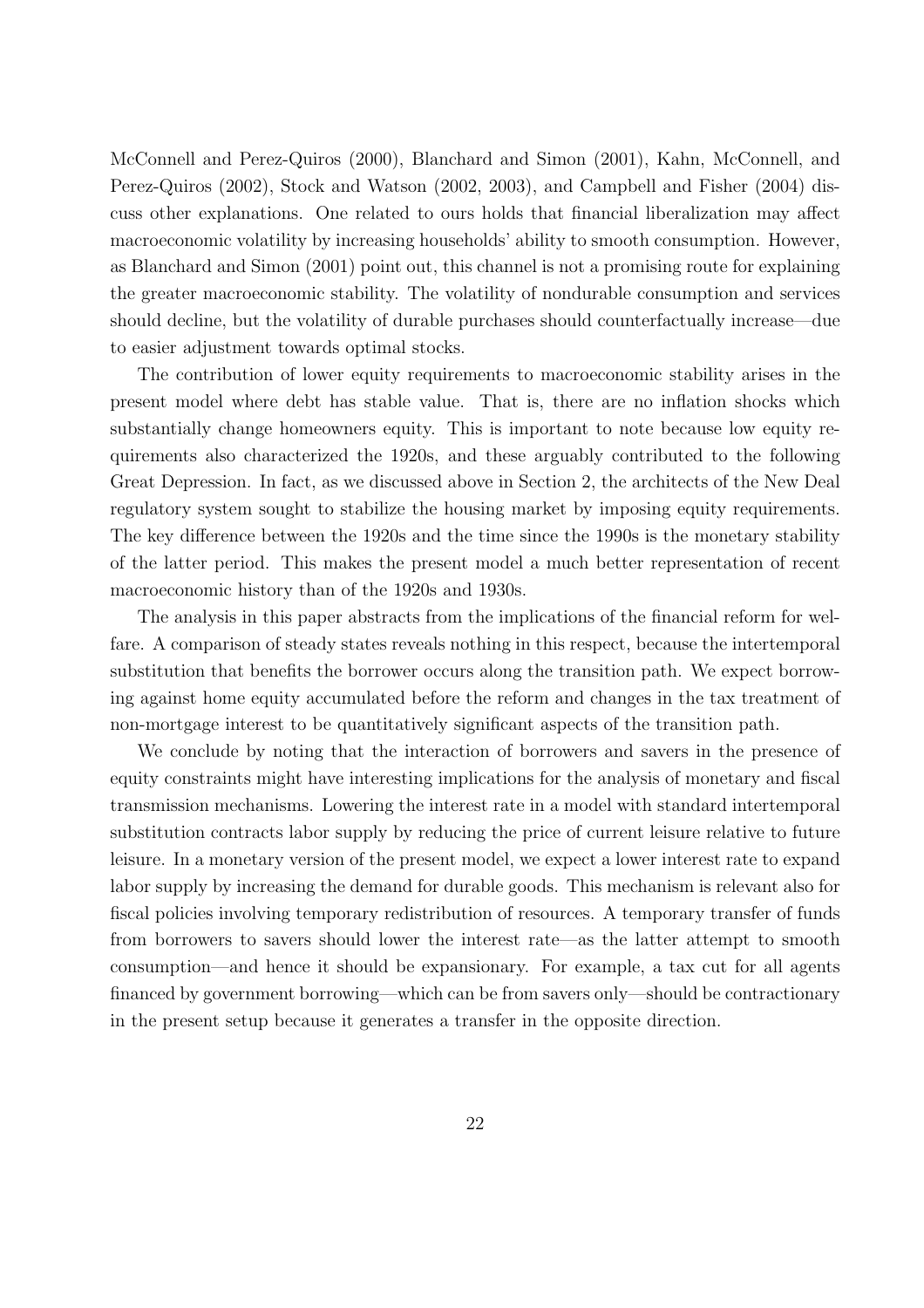## Appendices

### A Measurement of Collateralized Household Debt

This appendix provides the details behind the claim in Section 2 that homes and other durable goods collateralize most household debt in the United States. From the 1962 Survey of Financial Characteristics of Consumers, Projector and Weiss (1966), Table 14, report that homes and real estate secured 77 percent of household debt, and automobiles another 8 percent. Using data from the 2001 Survey of Consumer Finances, Aizcorbe, Kennickell, and Moore (2003) report that borrowing collateralized by residential property accounted for 81.5 percent of households' debt in 2001 (Table 10), and installment loans, which include both collateralized vehicle loans and unbacked education and other loans, amount to an additional 12.3 percent. Credit card balances and other forms of debt account for the remainder. The reported uses of borrowed funds (Table 12) indicate that vehicle debt represents 7.8 percent of total household debt, and, hence, collateralized debt (by homes and vehicles) represents almost 90 percent of total household debt in 2001.

### **B** Calibration of  $\pi$  and  $\phi$

This appendix presents the details underlying the calibrated values of  $\pi$  and  $\phi$  for the two equity-requirement regimes.

Our observations of automobile loan terms come from Federal Reserve Statistical release G.19, which reports the average loan-to-value ratios and repayment periods for automobile loans from 1971 onwards. Over the 1971-1982 sample, the average loan-to-value ratio is 0.87, and the average term of a new car loan is 13.4 quarters. During the 1995:I-2004:II sample, the average loan-to-value ratio for cars is 0.92, and the average term of car loans is 18 quarters.

For mortgage loans, the calibration is based on the Survey of Consumer Finances. The SCF includes the year of home purchase, the equity stake in the home, and the original maturity of the first two mortgages. Our basic measure of the initial equity share is the average equity share of homeowners who purchased their homes within twelve months of the interview date (for the 1983 SCF) or in the interview year (for the 1995 and 2001 SCF's) and who borrowed at least half of the home's value. In the 1983 SCF, there are 104 such homeowners. Their average equity share is 0.2275 with a standard error of 0.0137. In the 1995 and 2001 SCF's, there are 334 and 251 comparable homeowners. Their average equity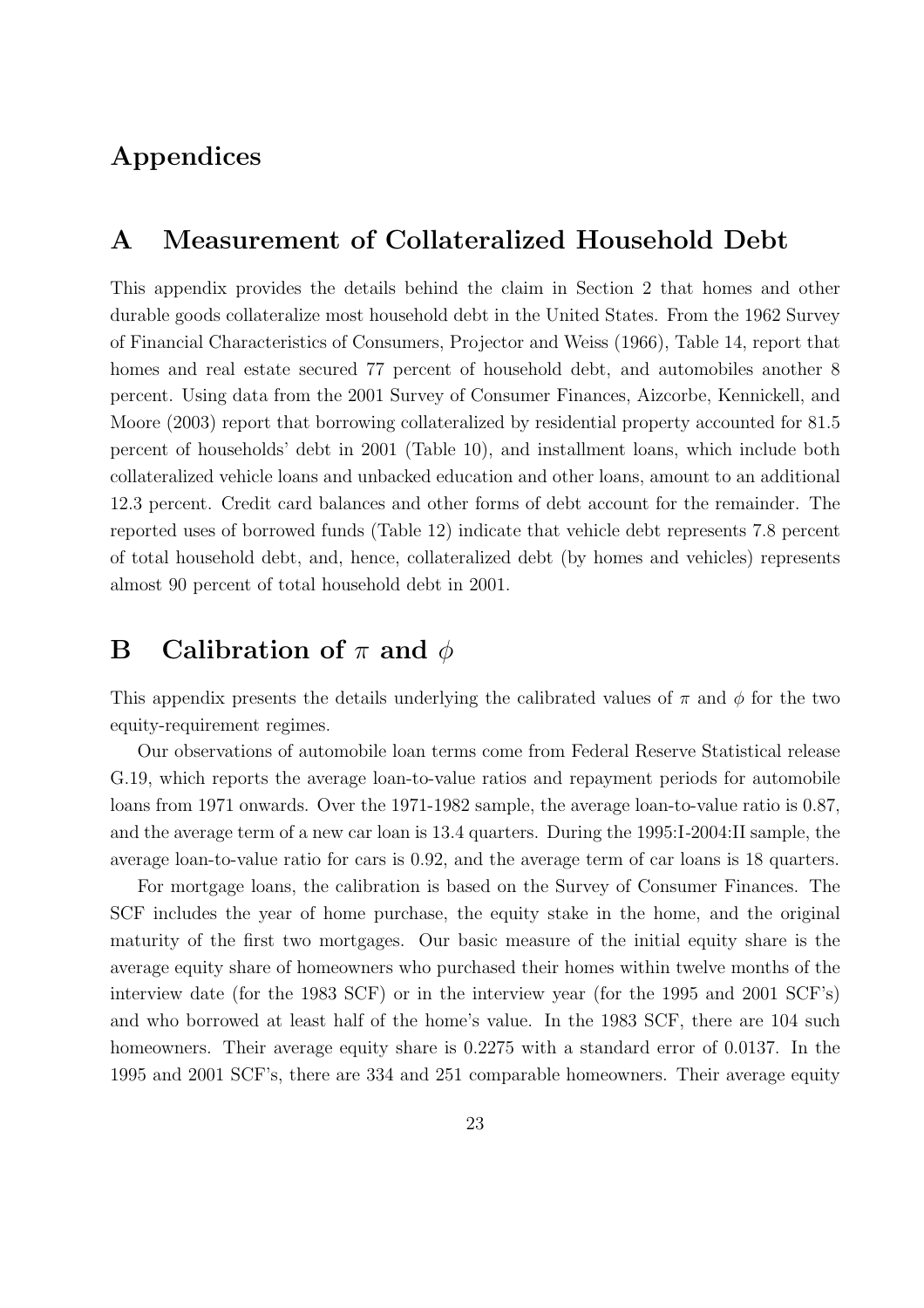shares are 0.1756 and 0.1749 with standard errors 0.0090 and 0.0094. For the same sample in the 1983 SCF, average mortgage term and its standard error are 85.5 and 3.8 quarters. For the 1995 and 2001 samples, the estimates are 102 and 108 quarters, with standard errors of 2.1 and 2.0 quarters.

The fact that the initial equity shares and maturity observations from 1995 and 2001 are very similar supports the assumption that by 1995 the reform of household credit markets was largely complete. We use the average of the two years' observations as our measures of mortgage down-payment rates and terms for the period beginning in 1995.

Because the survey period for the 1983 SCF immediately followed the enactment of the Garn-St. Germain Act, we think of these terms as representative of mortgage terms at the end of the period of substantial financial regulation. To check whether they are typical also prior to the financial reform, we examined the trends in average mortgage terms before 1983, as reported in the Federal Home Loan Bank Board's Monthly Interest Rate Survey. This survey includes only single-family homes, and hence it is more restrictive than the SCF. From 1963, the first available observation, to 1982, this survey reports stable loan-to-value ratios. The average loan-to-value ratio from 1963 to 1982 is 0.73 and this changed little over these twenty years. This average implies an equity share approximately four percentage points higher than we measure with the 1983 SCF. However, when we broaden the SCF sample to include all borrowers (i.e., also those who borrowed less than half the home's value), we obtain an almost identical initial loan-to-value ratio of 0.72 with a standard error of 0.02. Hence, the average initial equity share from the 1983 SCF of 0.2275 seems a good estimate for the period before the reform.

In contrast to the stability of the loan-to-value ratio, the average repayment period increased from 85.2 quarters in 1963 to 102.4 in 1982. This increase indicates that the average mortgage term in 1983 is higher than the typical term for the period of interest. Hence, we adjust downwards the 85.5 quarters measure from the 1983 SCF by subtracting half of that increase. The resulting loan term is 76.9 quarters.

We assemble these observations into calibrated values of  $\pi$  and  $\phi$  for the two regimes. For the first regime, we measure the repayment rates of mortgage and automobile debt with the inverse of their average terms to maturity. Then, we calculate  $\phi$  as the weighted average of these repayment rates, where the weights are the average shares of mortgage debt and consumer credit in total household debt over the period. From 1954 through 1982, these shares are 0.7 and 0.3, so the calibrated value of  $\phi$  for the high equity-requirement regime is 0.0315. The financial reforms in the early 1980s substantially widened the options for refinancing and the availability of home equity loans. Given these developments, a household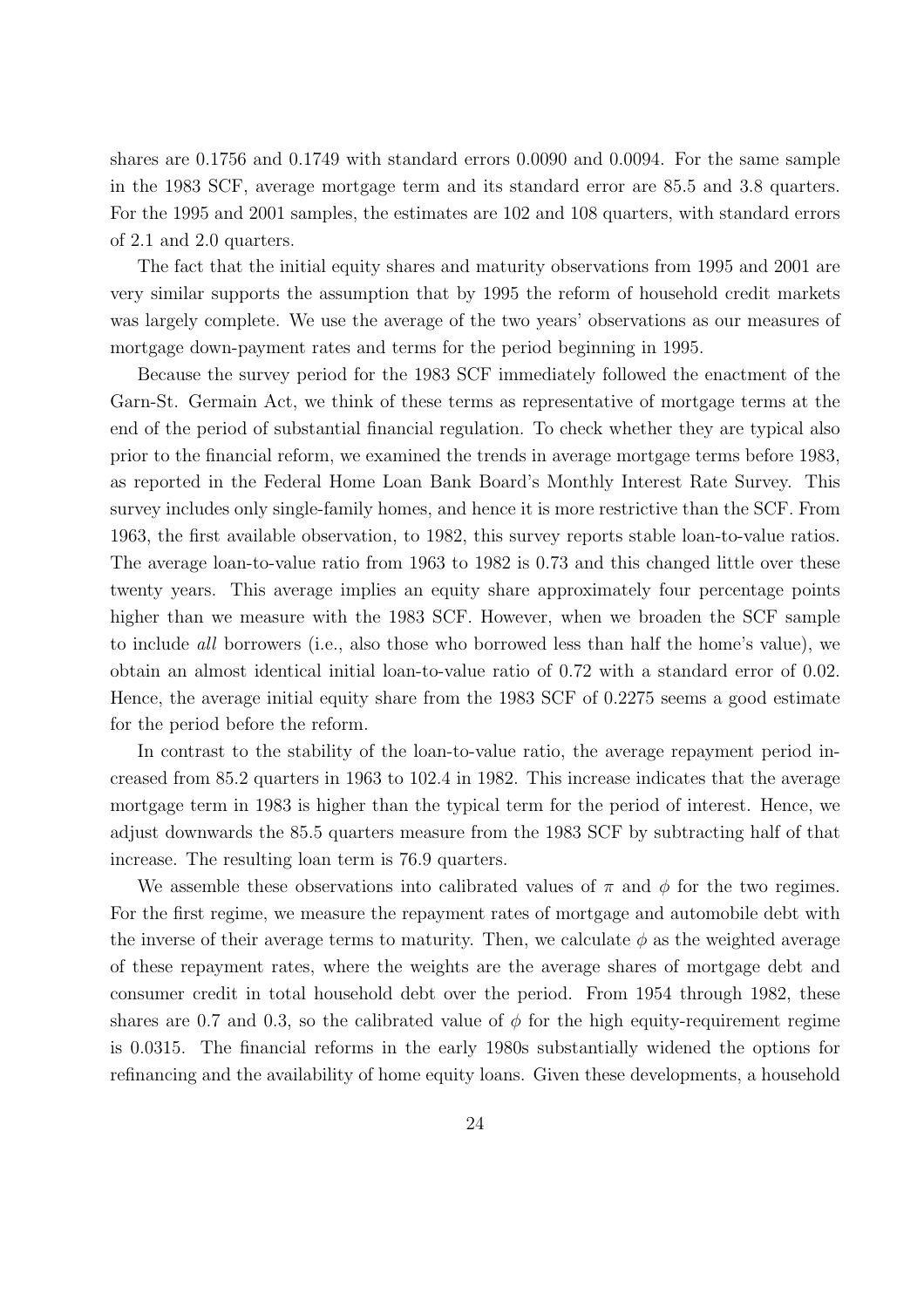can practically extend the repayment period to the entire life of the home. Accordingly, we assume that the repayment rate of home loans equals the rate of physical depreciation, 0.003. Refinancing and second loans have never been prominent features of automobile finance, so the terms of new car loans continue to reflect actual equity constraints. As before, we measure the repayment rate of automobile loans with the inverse of their average maturity. Averaging these with the shares of mortgage and consumer credit during the period 1995:I through 2005:III (3/4 and 1/4) yields a value of  $\phi$  of 0.0161 for the low equity-requirement regime.

Similarly,  $\pi$  is a weighted average of the initial equity shares from automobile and mortgage debt. Ideally, the weights would reflect the flow of loans used to purchase new cars and homes. Such observations are not available, so we construct the weights indirectly. In a steady-state version of the model with two durable goods, loans extended in each category should equal the principle repayment rate multiplied by the category's steady-state debt. Given the repayment rates and debt shares used to calibrate  $\phi$  for the period before 1983:I, the implied shares of home and automobile loans in total loans extended are 0.29 and 0.71. The resulting value of  $\pi$  for the high equity-requirement regime is 0.16 (the weighted average of 0.2275 for homes and 0.13 for cars). The average initial equity shares for both automobiles and homes fall by 0.05 from the first to the second sample period. Hence, we set the value of  $\pi$  for the low equity-requirement regime equal to 0.11.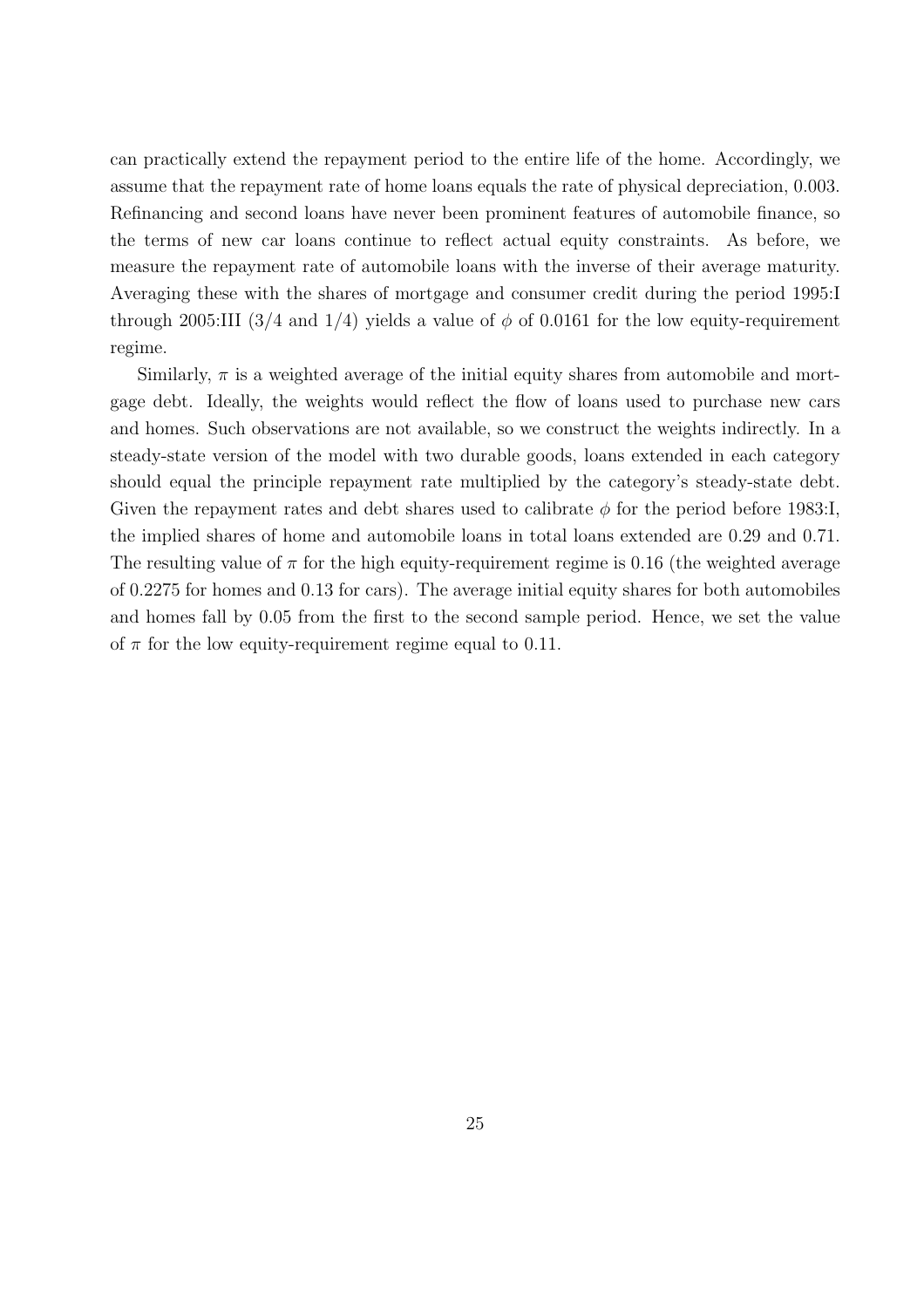### References

Aizcorbe, Ana M., Arthur B. Kennickell, and Kevin B. Moore. 2003. Recent Changes in U.S. Family Finances: Evidence from the 1998 and 2001 Survey of Consumer Finances. Federal Reserve Bulletin, 89, 1–32.

Bernanke, Ben, and Mark Gertler. 1989. Agency Costs, Net Worth, and Business Fluctuations. American Economic Review, 79(1), 14–31.

Blanchard, Olivier, and John Simon. 2001. The Long and Large Decline in U.S. Output Volatility. Brookings Papers on Economic Activity, 135–164.

Campbell, Jeffrey R. and Jonas D.M. Fisher. 2004. Idiosyncratic Risk and Aggregate Employment Dynamics. Review of Economic Dynamics, 7(2), 331–353.

Del Boca, Daniela, and Annamaria Lusardi. 2003. Credit Market Constraints and Labor Market Decisions. *Labour Economics*, **10**, 681–703.

Florida, Richard, L. 1986. Housing and the New Financial Markets, Rutgers-The State University of New Jersey.

Fortin, Nicole, M. 1995. Allocation Inflexibilities, Female Labor Supply, and Housing Assets Accumulation: Are Women Working to Pay the Mortgage? *Journal of Labor Economics*, 13, 524–557.

Hansen, Gary D. 1985. Indivisible Labor and the Business Cycle. *Journal of Monetary* Economics, 16, 309–327.

Hansen, Gary D. and Edward C. Prescott. 2001. Capacity Constraints, Asymmetries, and the Business Cycle. Unpublished Manuscript.

Iacoviello, Matteo. 2005. House Prices, Borrowing Constraints and Monetary Policy in the Business Cycle. American Economic Review, 95(3), 739–764.

Kahn, James, Margaret M. McConnell, and Gabriel Perez-Quiros. 2002. On the Causes of the Increased Stability of the U.S. Economy. Federal Reserve Bank of New York Economic Policy Review, 8, 183–202.

King, Robert, G., Charles I. Plosser and Sergio T. Rebelo. 1988. Production, Growth and Business Cycles I. Journal of Monetary Economics, 21, 195–232.

King, Robert G., and Sergio T. Rebelo. 2000. Resuscitating Real Business Cycles, in John Taylor and Michael Woodford (eds) Handbook of Macroeconomics, North Holland, 927–1007.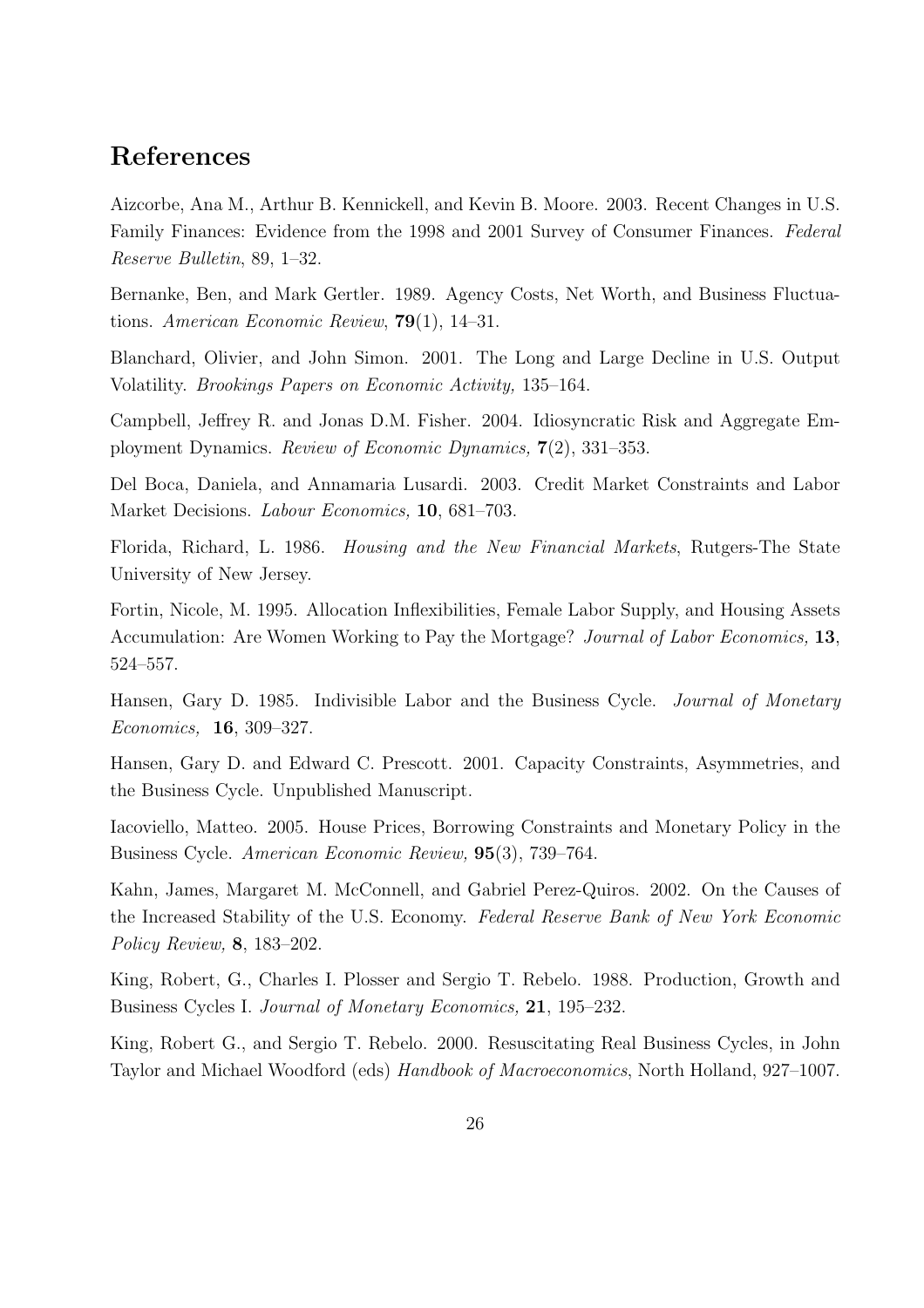Kiyotaki, Nobuhiro, and John Moore. 1997. Credit Cycles. Journal of Political Economy, 105, 211–248.

Krusell, Per, and Anthony A. Smith, Jr. 1998. Income and Wealth Heterogeneity in the Macroeconomy. Journal of Political Economy, 106, 867–896.

McConnell, Margaret. M., and Gabriel Perez-Quiros. 2000. Output Fluctuations in the United States: What Has Changed Since the Early 1980's? The American Economic Review, 90, 1464–1476.

Olney, Martha, L. 1991. Buy Now, Pay Later, The University of North Carolina Press.

Projector, Dorothy S., and Gertrude S. Weiss. 1966. Survey of Financial Characteristics of Consumers. Federal Reserve Technical Papers, August.

Semer, Milton P., Julian H. Zimmerman, John M. Frantz and Ashley Ford. 1986. Evolution of Federal Legislative Policy in Housing: Housing Credits, in Richard L. Florida (ed.) Housing and the New Financial Markets, Rutgers-The State University of New Jersey.

Stock, James H., and Mark W. Watson. 2002. Has the Business Cycle Changed and Why? NBER Macroeconomics Annual, 159–218.

Stock, James H., and Mark W. Watson. 2003. Has the Business Cycle Changed? Evidence and Explanations, in Monetary Policy and Uncertainty: Adapting to a Changing Economy. Federal Reserve Bank of Kansas City.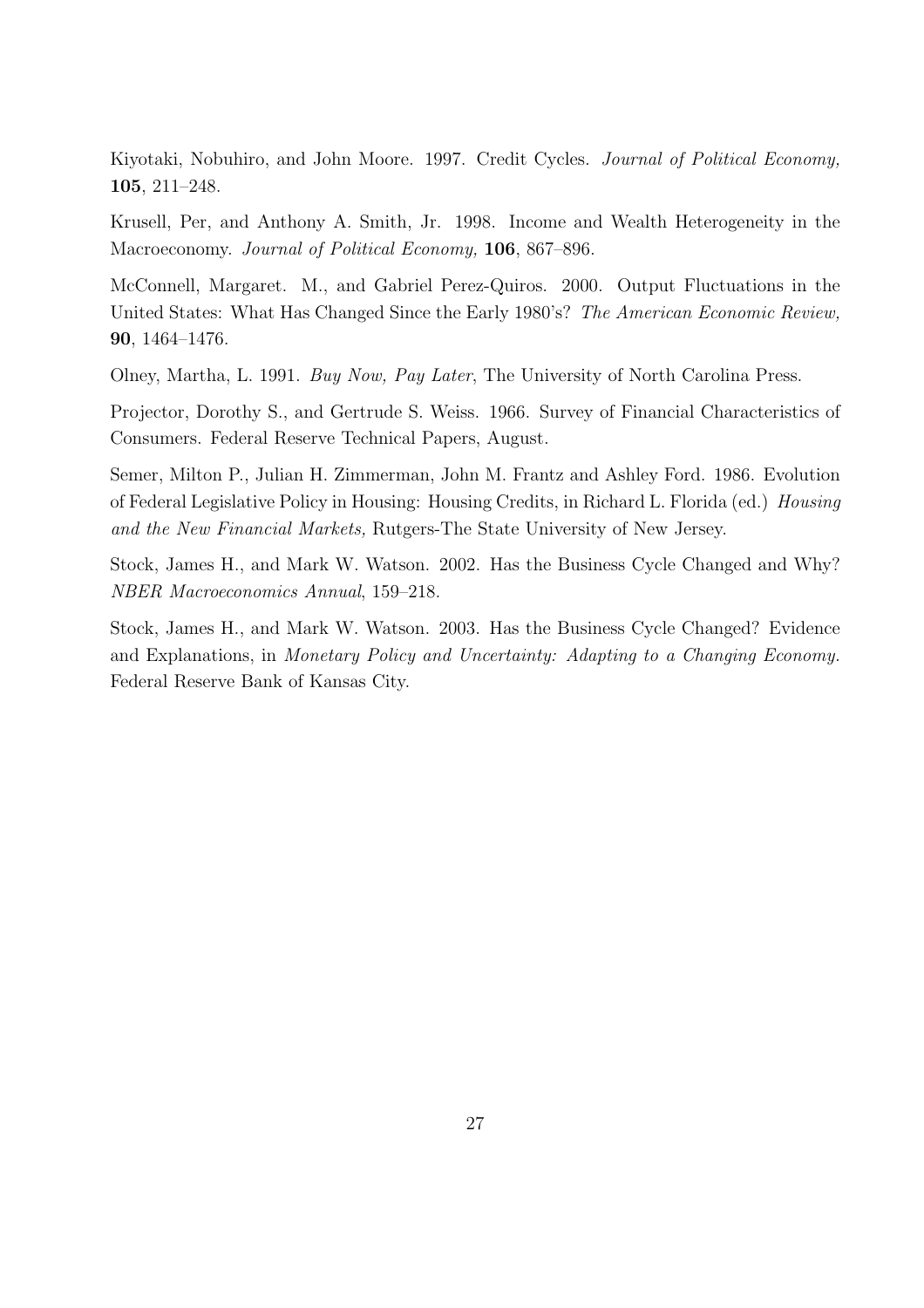|                                               | Sample Period  |                 |                 |                       |  |  |  |
|-----------------------------------------------|----------------|-----------------|-----------------|-----------------------|--|--|--|
|                                               | 1954:I-1982:IV | 1983:I-2005:III | 1995:I-2005:III | Ratio <sup>(ii)</sup> |  |  |  |
| Total Debt <sup>(iii)</sup>                   | 2.77           | 1.88            | 0.59            | 0.21                  |  |  |  |
| Mortgage Debt <sup>(iii)</sup>                | 2.32           | 1.76            | 0.81            | 0.35                  |  |  |  |
| Hours Worked                                  | 1.97           | 1.52            | 1.29            | 0.65                  |  |  |  |
| Residential Investment                        | 11.99          | 5.20            | 2.59            | 0.22                  |  |  |  |
| Nonresidential Investment                     | 5.12           | 4.79            | 5.00            | 0.98                  |  |  |  |
| Durable $Goods(iv)$                           | 5.66           | 3.07            | 2.03            | 0.36                  |  |  |  |
| Nondurable Goods & Services <sup>(iv,v)</sup> | 1.14           | 0.64            | 0.65            | 0.57                  |  |  |  |
| Output                                        | 1.88           | 1.11            | 0.99            | 0.53                  |  |  |  |

Table 1: Percent Standard Deviations of HP-filtered U.S. Data<sup>(i)</sup>

Notes: (i) All variables are logged and HP-filtered over the period 1954:I-2005:III. (ii) Ratio of standard deviation for the period 1995:I-2005:III to that for the period 1954:I-1982:IV. (iii) Nominal debt divided by the chain-weighted GDP deflator. (iv) Personal consumption expenditures on the given category. (v) We chain subtracted housing services from personal consumption expenditures on nondurable goods and services.

Table 2: Correlation Coefficients of HP-filtered Hours and Debt<sup>(i)</sup>

|                              | Sample Period |                                                |      |  |  |
|------------------------------|---------------|------------------------------------------------|------|--|--|
|                              |               | 1954:I-1982:IV 1983:I-2005:III 1995:I-2005:III |      |  |  |
| Total Debt & Hours Worked    | 0.86          | 0.45                                           | 0.11 |  |  |
| Mortgage Debt & Hours Worked | 0.82          | 0.32                                           | 0.33 |  |  |

Note: (i) All variables are logged and HP-filtered over the period 1954:I-2005:III.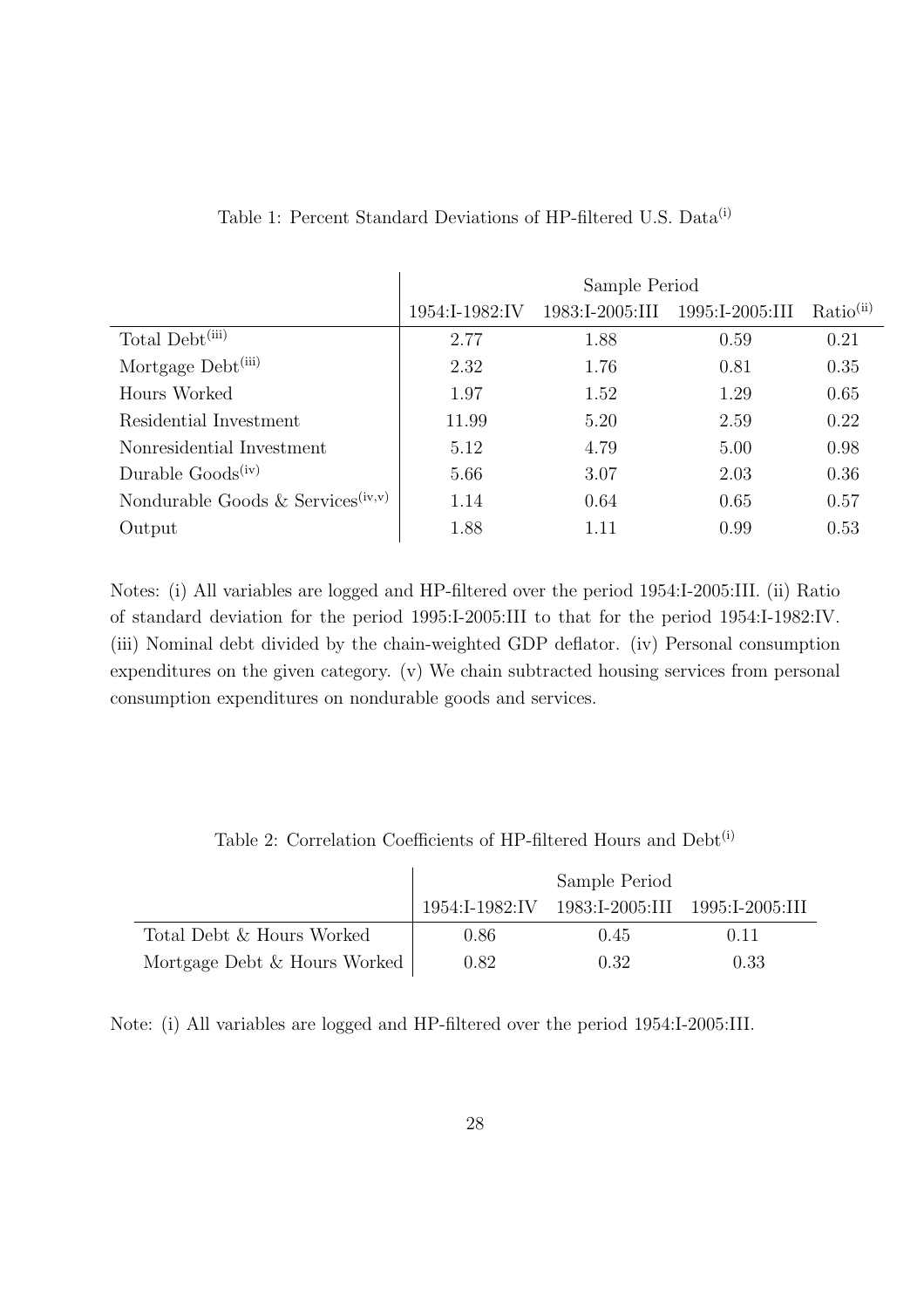Table 3: Calibrated Parameter Values

| Equity Requirements $\begin{vmatrix} \pi \end{vmatrix}$ |      |        | $\alpha$ | $\sigma_{\varepsilon}$                                           |  |  | $\omega$ |
|---------------------------------------------------------|------|--------|----------|------------------------------------------------------------------|--|--|----------|
| High                                                    | 0.16 | 0.0315 |          | 0.3 0.95 0.008 0.01 $\frac{1}{1.01}$ $\frac{1}{1.015}$ 0.37 1.30 |  |  |          |
| $_{\text{Low}}$                                         | 0.11 | 0.0161 |          |                                                                  |  |  |          |
|                                                         |      |        |          |                                                                  |  |  |          |

Table 4: The Model Economy's Standard Deviations $^{\rm (i)}$ 

|                        | Baseline Economy     |                     |       | High-Substitution Economy |                     |       |  |
|------------------------|----------------------|---------------------|-------|---------------------------|---------------------|-------|--|
|                        | High <sup>(ii)</sup> | Low <sup>(ii)</sup> | Ratio | High <sup>(ii)</sup>      | Low <sup>(ii)</sup> | Ratio |  |
| Debt                   | 2.16                 | 1.03                | 0.48  | 1.87                      | 0.72                | 0.39  |  |
| Hours Worked           | 0.66                 | 0.41                | 0.63  | 1.34                      | 0.72                | 0.54  |  |
| Nondurable Consumption | 0.74                 | 0.80                | 1.08  | 0.52                      | 0.48                | 0.93  |  |
| Durable Purchases      | 6.25                 | 5.02                | 0.80  | 7.36                      | 4.41                | 0.60  |  |
| Output                 | 1.88                 | 1.70                | 0.90  | 1.88                      | 1.28                | 0.68  |  |
|                        |                      |                     |       |                           |                     |       |  |

Notes: (i) The entries are population standard deviations of logged and HP-filtered observations. (ii) Equity requirement regime.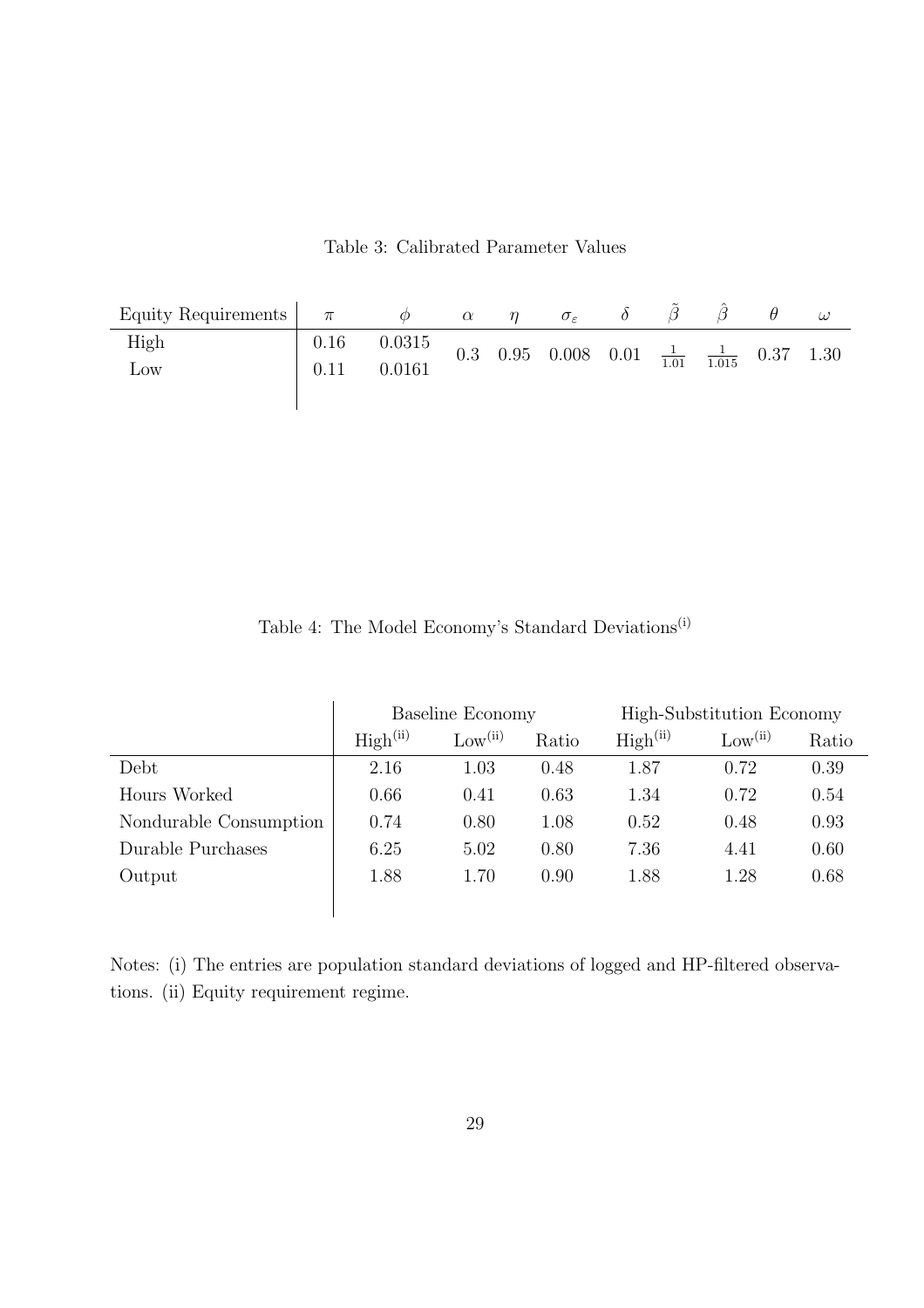

Figure 1: Ratios of Households' Debts to their Tangible Assets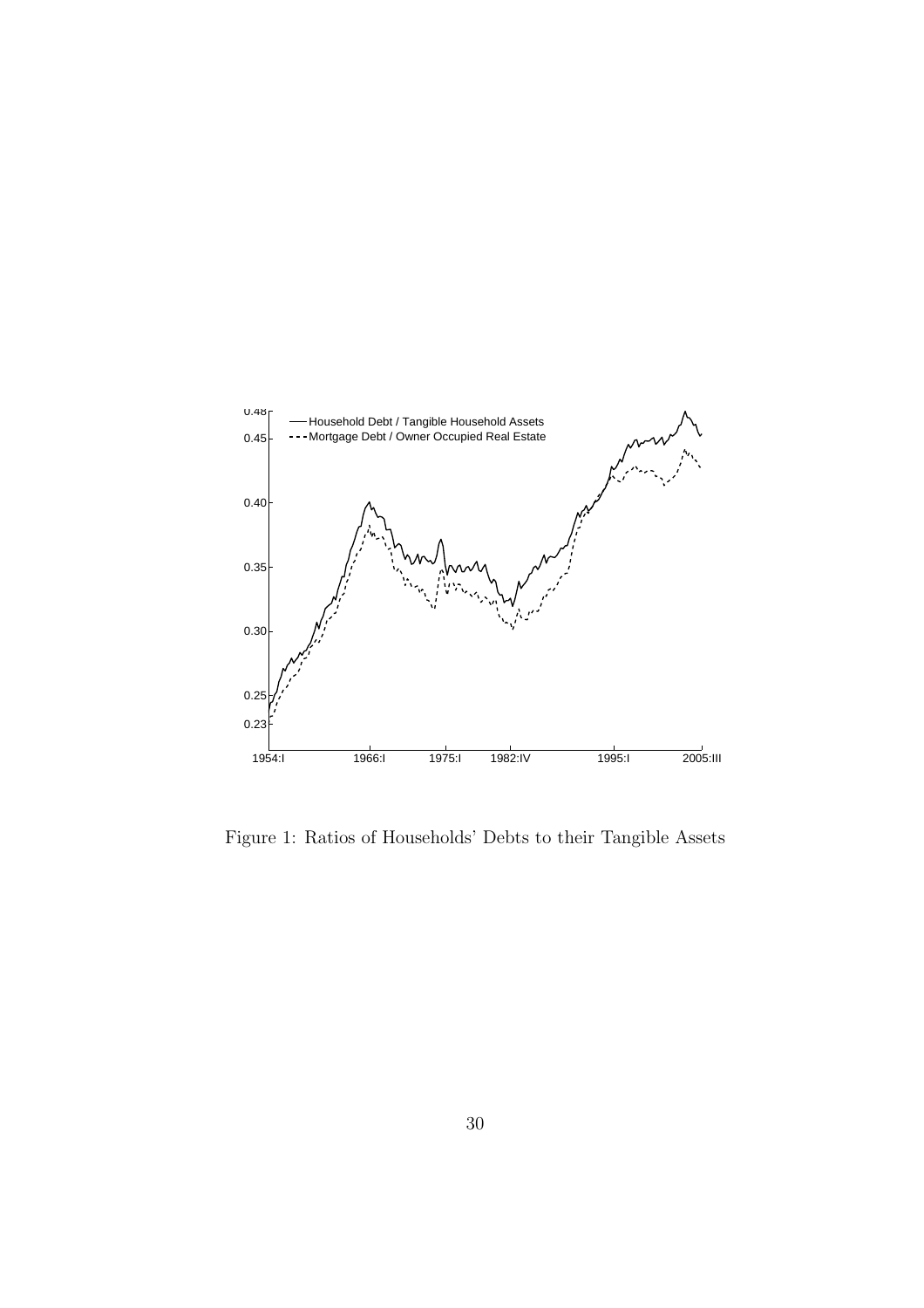

Figure 2: HP Filtered Real Household Debt and Hours  $\mathit{Worked}^{\text{(i)}}$ 

Note: (i) Debts and Assets measured at current market values.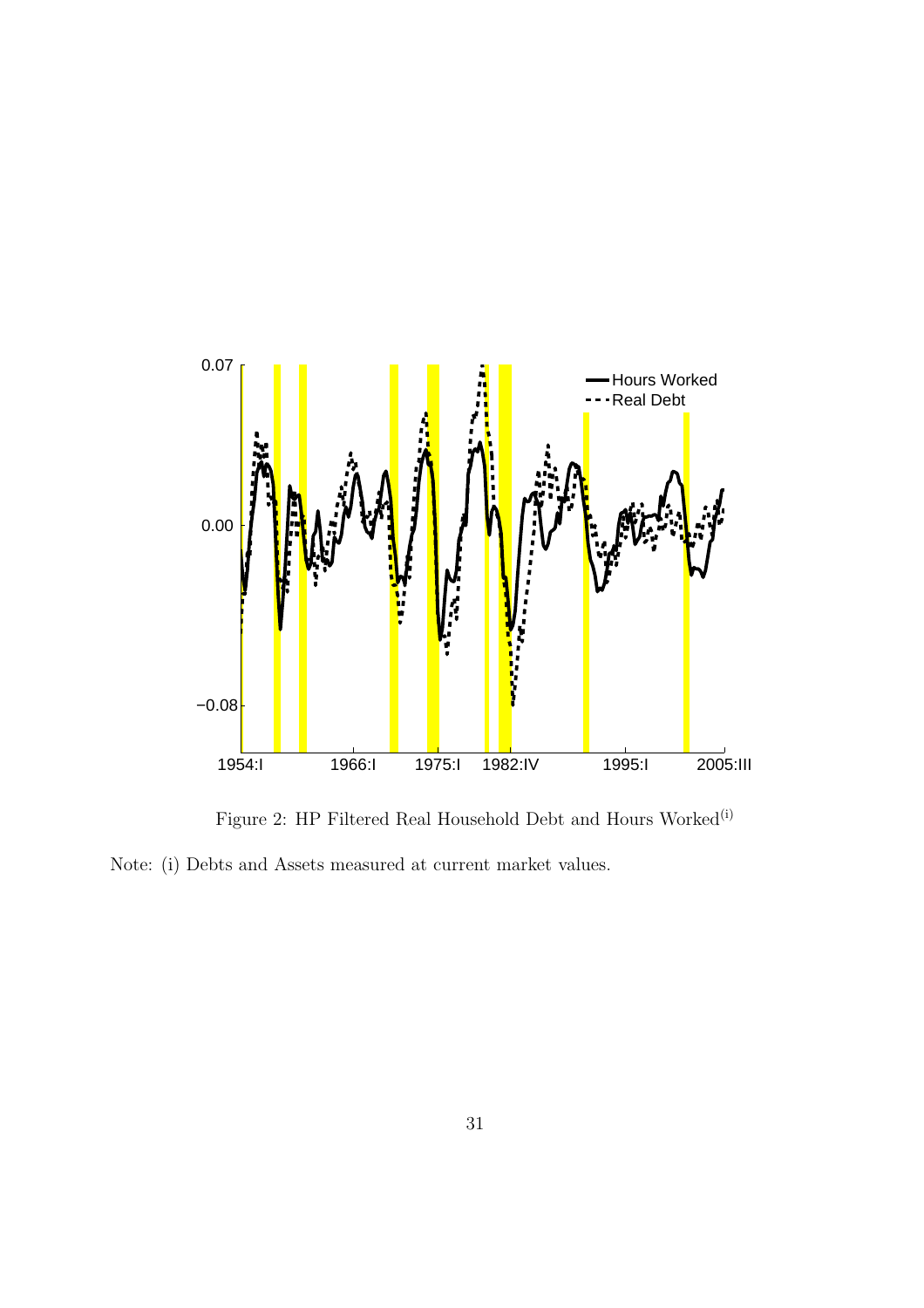

Figure 3: Real Household Debt and Hours Worked

Notes: The panels plot the logarithms of per capita hours worked and nominal household debt divided by the deflator for GDP. The average value of hours worked and the value in 1983 of real debt are normalized to zero. See the text for further details.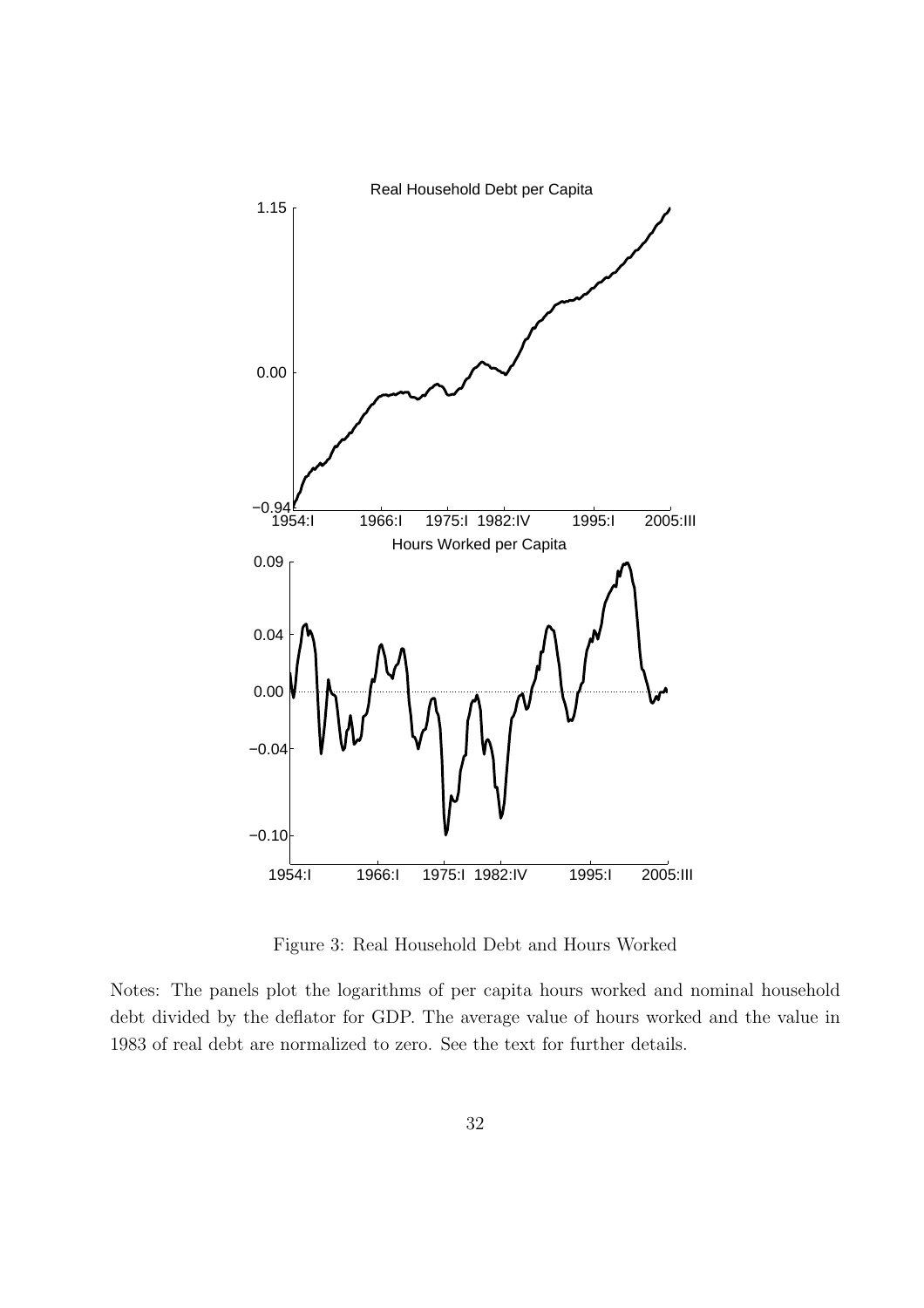

Figure 4: Household Responses with High Collateral Requirements to a Technology Shock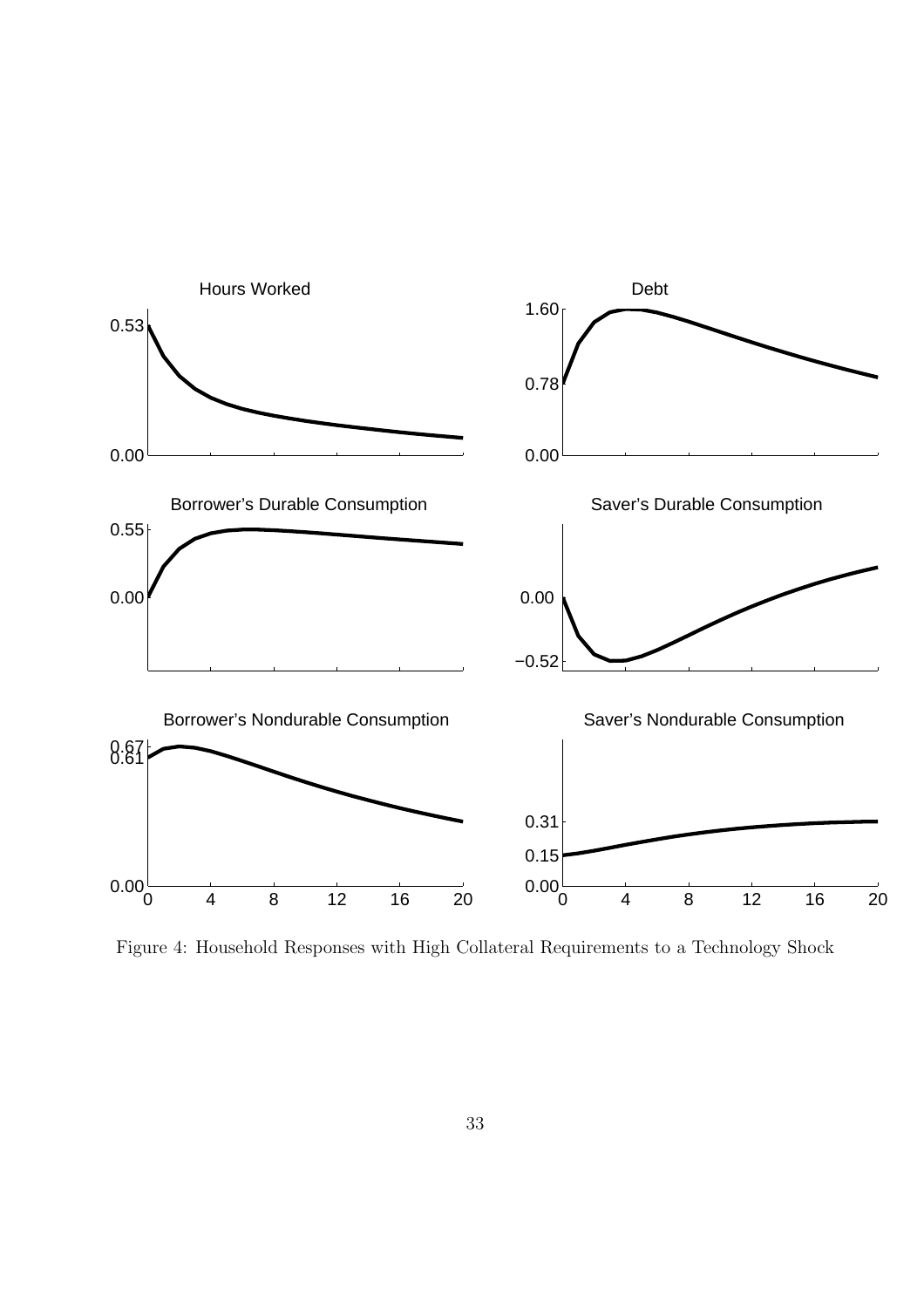

Figure 5: Aggregate Responses to a Technology Shock